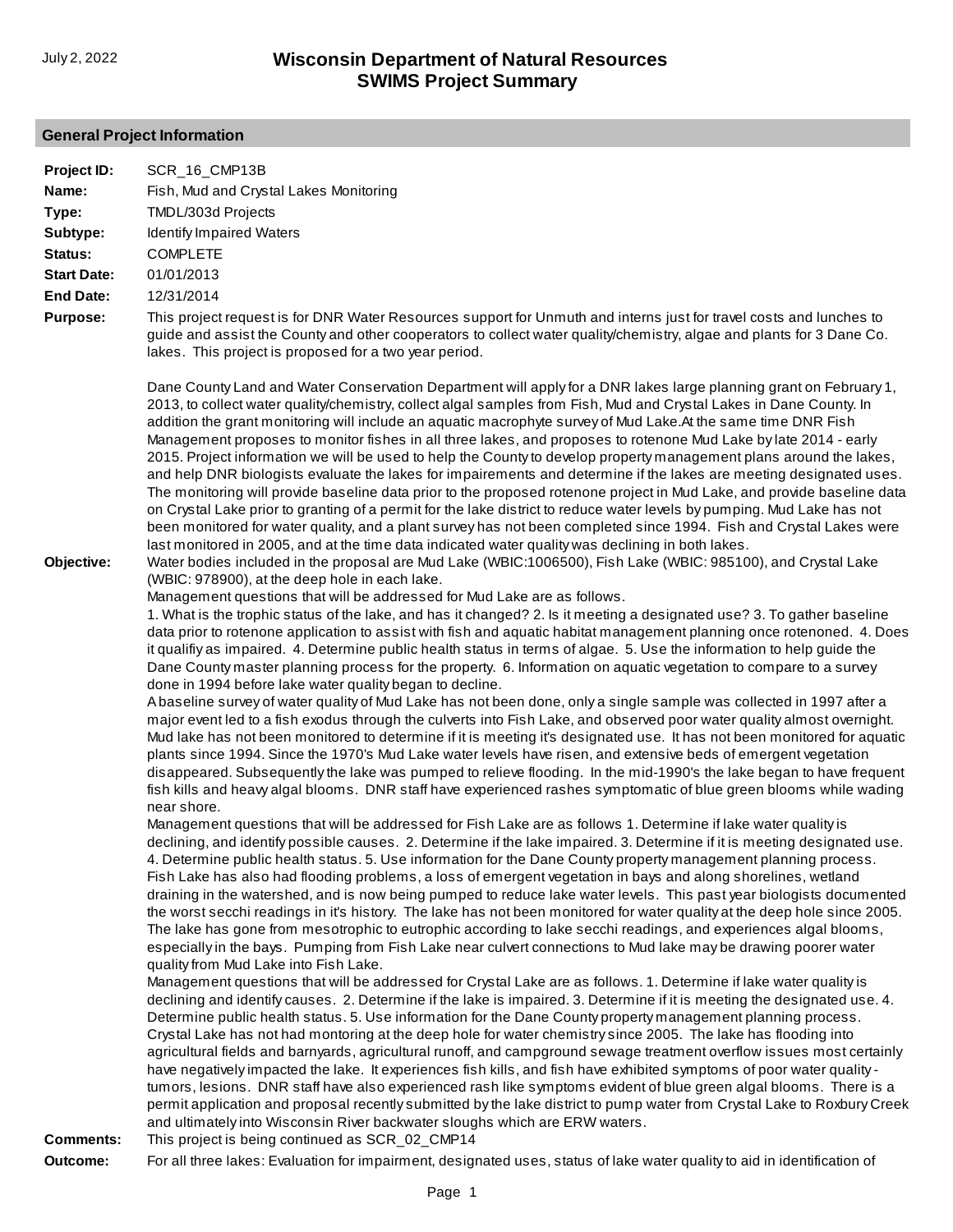watershed issues that may be impacting lake water quality, evaluation for public health - wading, swimming. Identify issues important to County park management planning, and DNR lakes management planning.

#### **Study Design:** All three lakes:

Total Suspended Solids

2 years of monitoring for water quality and chemistry. May - Sept. Temp, DO. pH, Conductivity profiles June, Jul, Aug collection of phosphorus and chlorophyll A July collection of nitrogen series and lab conductivity pH, alkalinity, color, tss, turbidity. June - ? algae monitoring Mud Lake only- Point intercept aquatic plant monitoring.

**QA Measures:**

#### **People**

| <b>Name</b>         | Role                                                  | <b>Status</b>   | <b>Start Date</b> |            | <b>End Date Organization</b>                                | <b>Comments</b> |
|---------------------|-------------------------------------------------------|-----------------|-------------------|------------|-------------------------------------------------------------|-----------------|
| Jopke, Pete         | TEAM MEMBER COMPLETE 01/01/2013 12/31/2014 Rock River |                 |                   |            | Coalition/Dane County<br>Land & Water<br>Conservation Dept. |                 |
| Kaun, Jason         | DATA ENTRY                                            | <b>ACTIVE</b>   | 07/09/2013        |            | Wisconsin DNR                                               |                 |
| SEARLE, GREGORYS    | <b>SUPERVISOR</b>                                     | <b>ACTIVE</b>   | 01/01/2013        | 12/31/2014 | Wisconsin DNR                                               |                 |
| TANNER, ELIZABETH E | DATA ENTRY                                            | <b>INACTIVE</b> | 07/09/2013        | 10/23/2018 | WISCONSIN DNR                                               |                 |
| UNMUTH, JEAN M      |                                                       |                 |                   |            | PROJECT LEAL COMPLETE 01/01/2013 12/31/2014 Wisconsin DNR   |                 |

| <b>Project Statuses</b> |                    |          |                                                                                                                                                                                                                      |  |  |  |
|-------------------------|--------------------|----------|----------------------------------------------------------------------------------------------------------------------------------------------------------------------------------------------------------------------|--|--|--|
| <b>Date</b>             | <b>Reported By</b> | Status   | <b>Comments</b>                                                                                                                                                                                                      |  |  |  |
| 01/16/2013              | JEAN UNMUTH        | Proposed |                                                                                                                                                                                                                      |  |  |  |
| 09/17/2013              | JEAN UNMUTH        | Active   | This is a 2 year project. All of the lab samples, and lake profiles<br>from Ice out through Sept. have been collected. One of<br>nearshore fish surveys is completed, and the Mud Lake plant<br>survey is completed. |  |  |  |
| 06/12/2014              | APRIL MARCANGELI   | Complete | This project is being continued as SCR_02_CMP14                                                                                                                                                                      |  |  |  |

| <b>Actions</b>               |                                 |                                                                                                                                                                                                                                                                                              |              |              |                 |                 |  |
|------------------------------|---------------------------------|----------------------------------------------------------------------------------------------------------------------------------------------------------------------------------------------------------------------------------------------------------------------------------------------|--------------|--------------|-----------------|-----------------|--|
| Action                       |                                 | <b>Detailed Description</b>                                                                                                                                                                                                                                                                  |              | <b>Start</b> | <b>End Date</b> | <b>Status</b>   |  |
|                              | Watershed Mapping or Assessment | Fish, Mud and Crystal Lakes Monitoring -<br>Project information we will be used to help<br>the County to develop property<br>management plans around the lakes, and<br>help DNR biologists evaluate the lakes for<br>impairements and determine if the lakes<br>are meeting designated uses. |              | 01/01/2013   | 12/31/2014      | <b>COMPLETE</b> |  |
| Details:<br><b>Parameter</b> |                                 | <b>Value/Amount</b>                                                                                                                                                                                                                                                                          | <b>Units</b> |              | <b>Comments</b> |                 |  |
|                              | <b>Total Nitrogen</b>           |                                                                                                                                                                                                                                                                                              |              |              |                 |                 |  |
|                              | <b>Total Phosphorus</b>         |                                                                                                                                                                                                                                                                                              |              |              |                 |                 |  |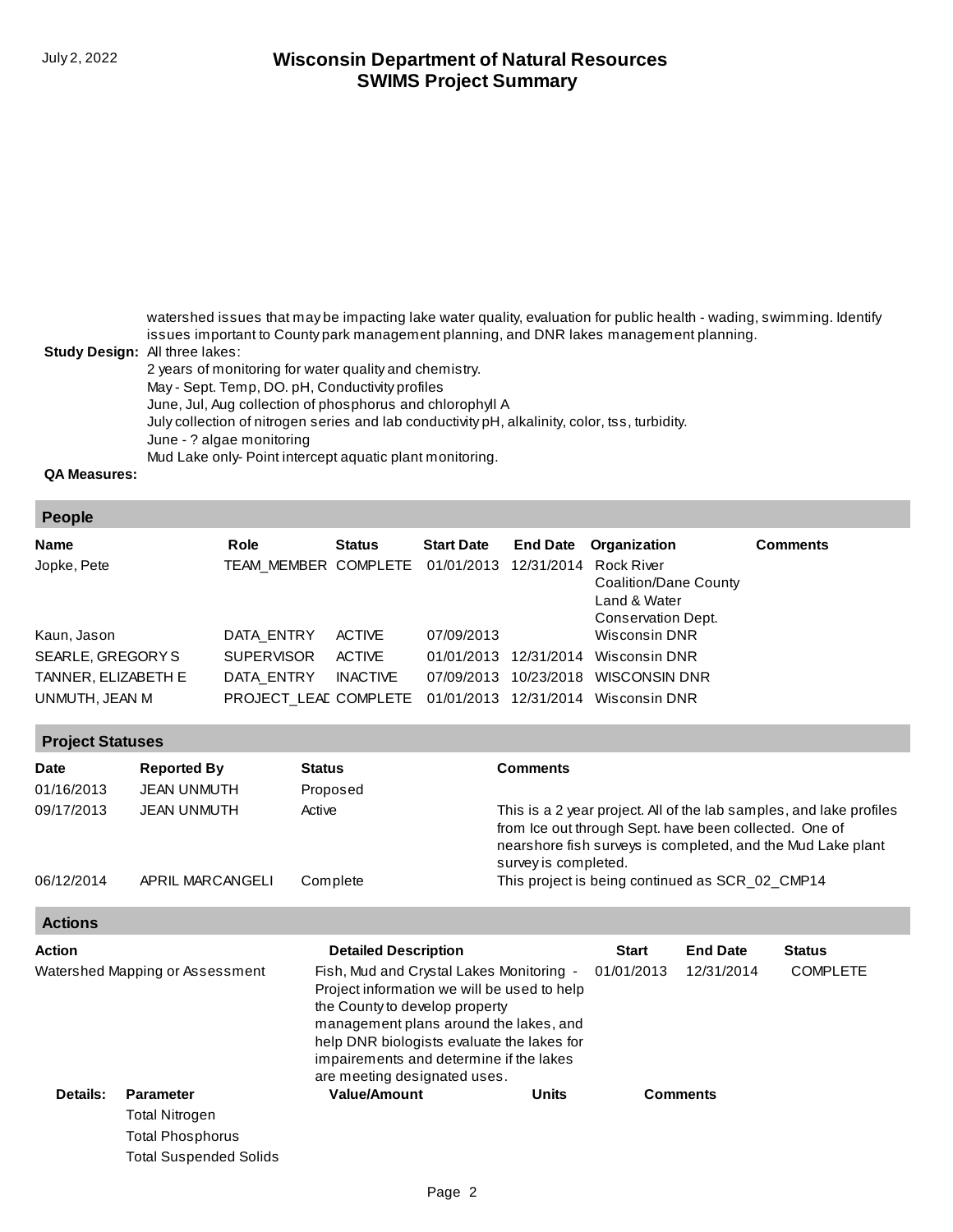# **Monitoring Stations**

| <b>Station ID</b> | Name                                          | <b>Comments</b>                                        |
|-------------------|-----------------------------------------------|--------------------------------------------------------|
| 133319            | Crystal Lake - Deep Hole                      |                                                        |
| 10040966          | Crystal Lake N. Shore Electrofishing Station  |                                                        |
| 10040967          | Crystal Lake NW. Bay Electrofishing Station   |                                                        |
| 10038189          | Crystal Lake Proposed Pump Site               |                                                        |
| 10033938          | Crystal Lake--RV Headquarters                 |                                                        |
| 133120            | Fish Lake - Deep Hole-Littoral Zone           |                                                        |
| 10030955          | Fish Lake -- Lussier County Park Canoe Launch | Lussier Park Canoe Landing - Electrofishing start site |
| 10015037          | Mud Lake                                      |                                                        |

#### **Assessment Units**

| <b>WBIC</b> | <b>Segment</b> | <b>Local Name</b>                 | <b>Official Name</b>              |
|-------------|----------------|-----------------------------------|-----------------------------------|
| 101400      | 1              | Becker Lake (Paynes Pond)         | <b>Becker Lake</b>                |
| 101900      | 1              | <b>Breneman Lake</b>              | Breneman Lake                     |
| 102700      | 1              | <b>Cuff Lake</b>                  | <b>Cuff Lake</b>                  |
| 106000      | 1              | Mud Lake                          | Mud Lake                          |
| 107600      | 1              | Scott Lake                        | Scott Lake                        |
| 107700      | 1              | Silver Lake                       | Silver Lake                       |
| 108400      | 1              | Un Lake                           | Unnamed                           |
| 108500      | 1              | Un Lake                           | Unnamed                           |
| 108600      | 1              | Un Lake                           | Unnamed                           |
| 108700      | 1              | Un Lake                           | Unnamed                           |
| 108800      | 1              | Un Lake                           | Unnamed                           |
| 108900      | 1              | Un Lake                           | Unnamed                           |
| 109000      | 1              | Un Lake                           | Unnamed                           |
| 109100      | 1              | Un Lake                           | Unnamed                           |
| 109200      | 1              | Un Lake                           | Unnamed                           |
| 109300      | 1              | Un Lake                           | Unnamed                           |
| 116100      | 1              | Un Spring                         | Un Spring                         |
| 117100      | 1              | West Lake                         | West Lake                         |
| 117900      | 5              | <b>Upper Fox River</b>            | Fox River                         |
| 117900      | 6              | <b>Upper Fox River</b>            | <b>Fox River</b>                  |
| 117900      | 9              | <b>Fox River</b>                  | <b>Fox River</b>                  |
| 117900      | 10             | Fox River                         | <b>Fox River</b>                  |
| 117900      | 15             | <b>Fox River</b>                  | <b>Fox River</b>                  |
| 160160      | 1              | South Branch Belle Fountain Creek | South Branch Belle Fountain Creek |
| 161300      | 1              | <b>Unnamed Creek</b>              | Unnamed                           |
| 172100      | 1              | <b>French Creek</b>               | <b>French Creek</b>               |
| 172100      | $\overline{c}$ | <b>French Creek</b>               | <b>French Creek</b>               |
| 172100      | 3              | <b>French Creek</b>               | <b>French Creek</b>               |
| 172300      | 1              | French Creek Wla Pool No. 2       | French Creek Wla Pool No. 2       |
| 172350      | 1              | Un Lake                           | Unnamed                           |
| 172400      | 1              | <b>Spring Creek</b>               | <b>Spring Creek</b>               |
| 172600      | 1              | French Creek Wla Pool No. 1       | French Creek Wla Pool No. 1       |
| 172900      | 1              | Local Water                       | Unnamed                           |
| 173000      | 1              | Un Lake                           | Unnamed                           |
| 173300      | 1              | Dates Millpond                    | Dates Millpond                    |
| 173800      | 1              | Neenah Creek                      | Neenah Creek                      |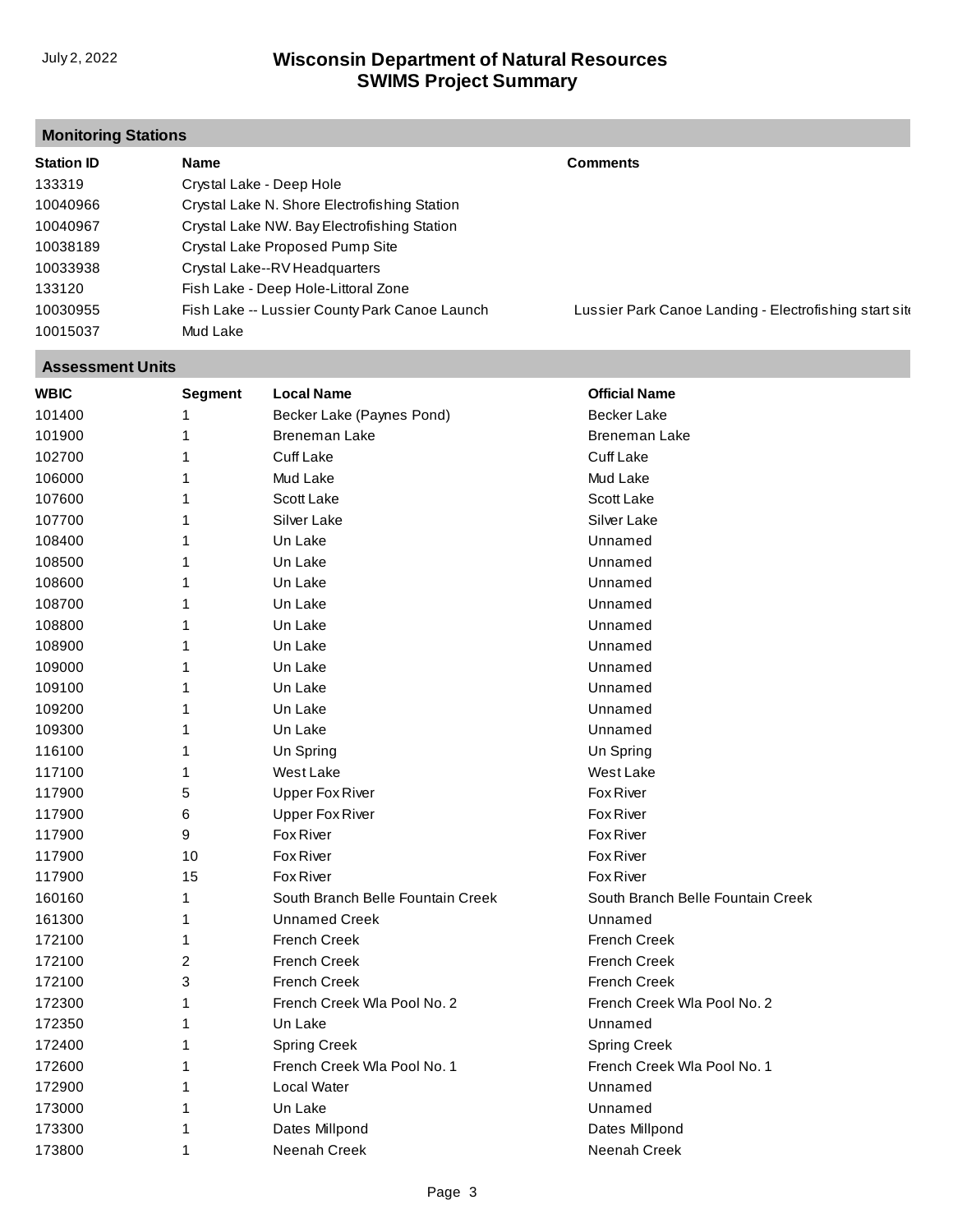| WBIC   | Segment | <b>Local Name</b>          | <b>Official Name</b>    |
|--------|---------|----------------------------|-------------------------|
| 174500 | 1       | <b>Big Slough</b>          | <b>Big Slough</b>       |
| 174600 | 1       | <b>Unnamed Stream</b>      | Unnamed                 |
| 174800 | 1       | Hay Meadow Creek           | Unnamed                 |
| 175100 | 1       | Local Water                | Unnamed                 |
| 175400 | 1       | <b>Unnamed Stream</b>      | Unnamed                 |
| 176200 | 1       | <b>Weeting Lake</b>        | <b>Weeting Lake</b>     |
| 179400 | 1       | Local Water                | Unnamed                 |
| 179500 | 1       | Portage Canal              | Fox-Wis Portage Canal   |
| 179800 | 1       | Swan Lake                  | Swan Lake               |
| 180000 | 1       | Spring Lake                | Spring Lake             |
| 180300 | 1       | Park Lake                  | Park Lake               |
| 180400 | 1       | Rock Spring Run            | Rock Spring Run         |
| 180500 | 1       | Sand Spring Creek          | Sand Spring Creek       |
| 774100 | 1       | <b>Barbian Pond</b>        | <b>Barbian Pond</b>     |
| 774700 | 1       | Brandenburg Lake (Katrine) | <b>Brandenburg Lake</b> |
| 774800 | 2       | <b>Brazee Lake</b>         | <b>Brazee Lake</b>      |
| 775300 | 1       | Dahmen Pond                | Dahmen Pond             |
| 775400 | 1       | Diedrich Pond              | Diedrich Pond           |
| 776000 | 1       | Goose Lake                 | Goose Lake              |
| 776300 | 1       | Grass Lake                 | Grass Lake              |
| 776400 | 1       | <b>Grassy Lake</b>         | GrassyLake              |
| 776500 | 1       | Hawkos Pond                | Hawkos Pond             |
| 776800 | 1       | Hook Lake                  | Hook Lake               |
| 776850 | 1       | Virgin Lake                | Virgin Lake             |
| 776900 | 1       | <b>Island Lake</b>         | <b>Island Lake</b>      |
| 777100 | 1       | <b>Kalscheur Pond</b>      | <b>Kalscheur Pond</b>   |
| 777300 | 1       | <b>Barney Lake</b>         | Lake Barney             |
| 778000 | 1       | L. Buechner Pond           | Louis Buechner Pond     |
| 778200 | 1       | Maher Pond                 | <b>Maher Pond</b>       |
| 779500 | 1       | Rice Lake                  | Rice Lake               |
| 779750 | 1       | Schoenberg Marsh           | Schoeneberg Marsh       |
| 780200 | 1       | Springfield                | Springfield Pond        |
| 780400 | 1       | <b>Sweet Lake</b>          | Sweet Lake              |
| 780650 | 1       | Tenney Park Lagoon         | Tenney Park Lagoon      |
| 780700 | 1       | <b>Unnamed Lake</b>        | <b>Turtle Lake</b>      |
| 783730 | 1       | <b>Esser Pond</b>          | <b>Esser Pond</b>       |
| 783740 | 1       | <b>Tiedemans Pond</b>      | <b>Tiedemans Pond</b>   |
| 783750 | 1       | <b>Stricker Pond</b>       | <b>Strickers Pond</b>   |
| 783770 | 1       | Un Lake                    | Unnamed                 |
| 783775 | 1       | Un Lake                    | Unnamed                 |
| 786950 | 1       | Local Water                | Unnamed                 |
| 786965 | 1       | Local Water                | Unnamed                 |
| 786970 | 1       | Local Water                | Unnamed                 |
| 786975 | 1       | Local Water                | Unnamed                 |
| 786980 | 1       | Local Water                | Unnamed                 |
| 787800 | 1       | Unnamed Lake (T11nr11es10) | Unnamed                 |
| 788715 | 1       | Local Water                | Unnamed                 |
| 788720 | 1       | Local Water                | Unnamed                 |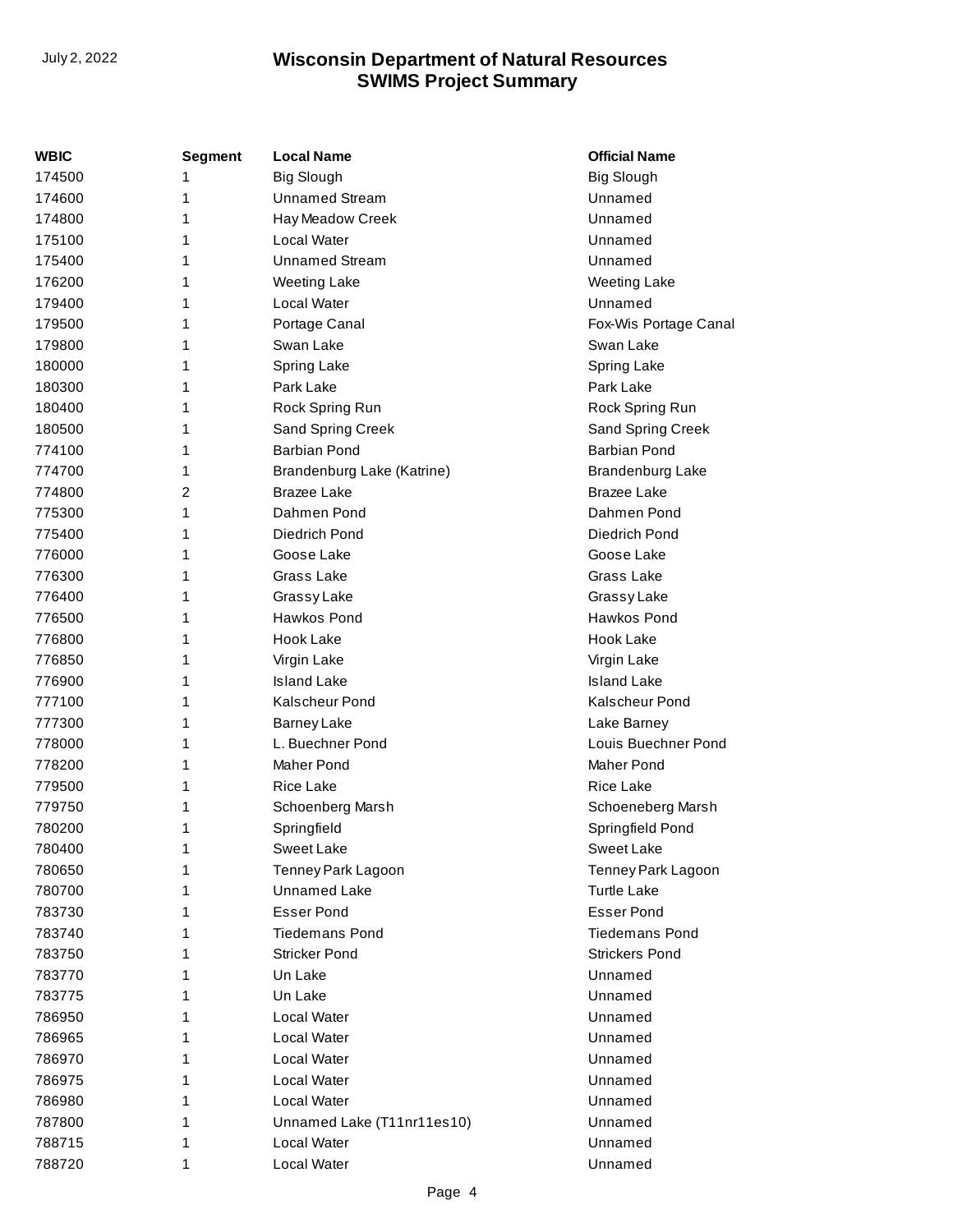| <b>WBIC</b> | <b>Segment</b>          | <b>Local Name</b>                           | <b>Official Name</b>   |
|-------------|-------------------------|---------------------------------------------|------------------------|
| 798300      | 2                       | Yahara River                                | Yahara River           |
| 798300      | 3                       | Yahara River                                | Yahara River           |
| 798300      | 4                       | Yahara R. Badfish Cr To Stoughton           | Yahara River           |
| 798300      | 5                       | Yahara, Stoughton To L. Kegonsa             | Yahara River           |
| 798300      | 6                       | Yahara River                                | Yahara River           |
| 798300      | 7                       | Yahara River                                | Yahara River           |
| 798300      | 8                       | Yahara River                                | Yahara River           |
| 798300      | 9                       | Yahara Heights Dog Park Beach               | Yahara River           |
| 799500      | 1                       | <b>Badfish Creek</b>                        | <b>Badfish Creek</b>   |
| 799500      | 2                       | <b>Badfish Creek</b>                        | <b>Badfish Creek</b>   |
| 800100      | 1                       | Frog Pond Creek                             | Frog Pond Creek        |
| 800400      | 1                       | <b>Bass Lake</b>                            | <b>Bass Lake</b>       |
| 800700      | 1                       | Oregon Branch                               | Oregon Br              |
| 800700      | 2                       | Oregon Branch                               | Oregon Br              |
| 800800      | 1                       | Ditch to the Oregon Branch of Badfish Creek | Unnamed                |
| 800900      | 1                       | Grass Lake                                  | Grass Lake             |
| 801000      | 1                       | Anthony Branch                              | Rutland Br             |
| 801400      | 1                       | <b>Unnamed Stream</b>                       | Unnamed                |
| 801500      | 1                       | <b>Unnamed Stream</b>                       | Unnamed                |
| 801800      | 1                       | Dunkirk Millpond                            | Unnamed                |
| 802000      | 1                       | Stoughton Millpond                          | Stoughton Millpond 429 |
| 802100      | 1                       | <b>Unnamed Stream</b>                       | Unnamed                |
| 802300      | 1                       | Leuten Creek                                | Leutens Creek          |
| 802300      | 2                       | Leuten Creek                                | Leutens Creek          |
| 802400      | 1                       | <b>Unnamed Stream</b>                       | Unnamed                |
| 802600      | 1                       | Lake Kegonsa                                | Lake Kegonsa           |
| 802600      | $\overline{c}$          | Lake Kegonsa State Park Beach               | Lake Kegonsa           |
| 802700      | 1                       | <b>Unnamed Stream</b>                       | Unnamed                |
| 802800      | 1                       | Door Creek                                  | Door Creek             |
| 802900      | 1                       | Little Door Creek                           | Little Door Creek      |
| 803100      | 1                       | Local Water                                 | Unnamed                |
| 803300      | 1                       | Unnamed Trib to Lake Kegonsa                | Unnamed                |
| 803400      | 1                       | Lower Mud Lake                              | Mud Lake               |
| 803500      | 1                       | Keenan Creek                                | <b>Keenans Creek</b>   |
| 803500      | $\overline{\mathbf{c}}$ | <b>Keenans Creek</b>                        | <b>Keenans Creek</b>   |
| 803700      | 1                       | Lake Waubesa                                | Lake Waubesa           |
| 803700      | $\overline{c}$          | <b>Goodland Park</b>                        | Lake Waubesa           |
| 803700      | 3                       | Lake Waubesa - McDaniel Park Beach          | Lake Waubesa           |
| 803800      | 1                       | Swan Creek                                  | Swan Creek             |
| 803900      | 1                       | Murphys Creek                               | Murphys Creek          |
| 804000      | 1                       | <b>Upper Mud Lake</b>                       | <b>Upper Mud Lake</b>  |
| 804100      | 1                       | Unnamed Creek Trib To Upper Mud Lake        | Unnamed                |
| 804200      | 1                       | Nine Springs Creek                          | Nine Springs Creek     |
| 804400      | 1                       | Nine Springs Creek                          | Unnamed                |
| 804600      | 1                       | Monona Lake                                 | Lake Monona            |
| 804600      | 2                       | Brittingham Beach                           | Lake Monona            |
| 804600      | 3                       | <b>Esther Park Beach</b>                    | Lake Monona            |
| 804600      | 5                       | Hudson Park Beach                           | Lake Monona            |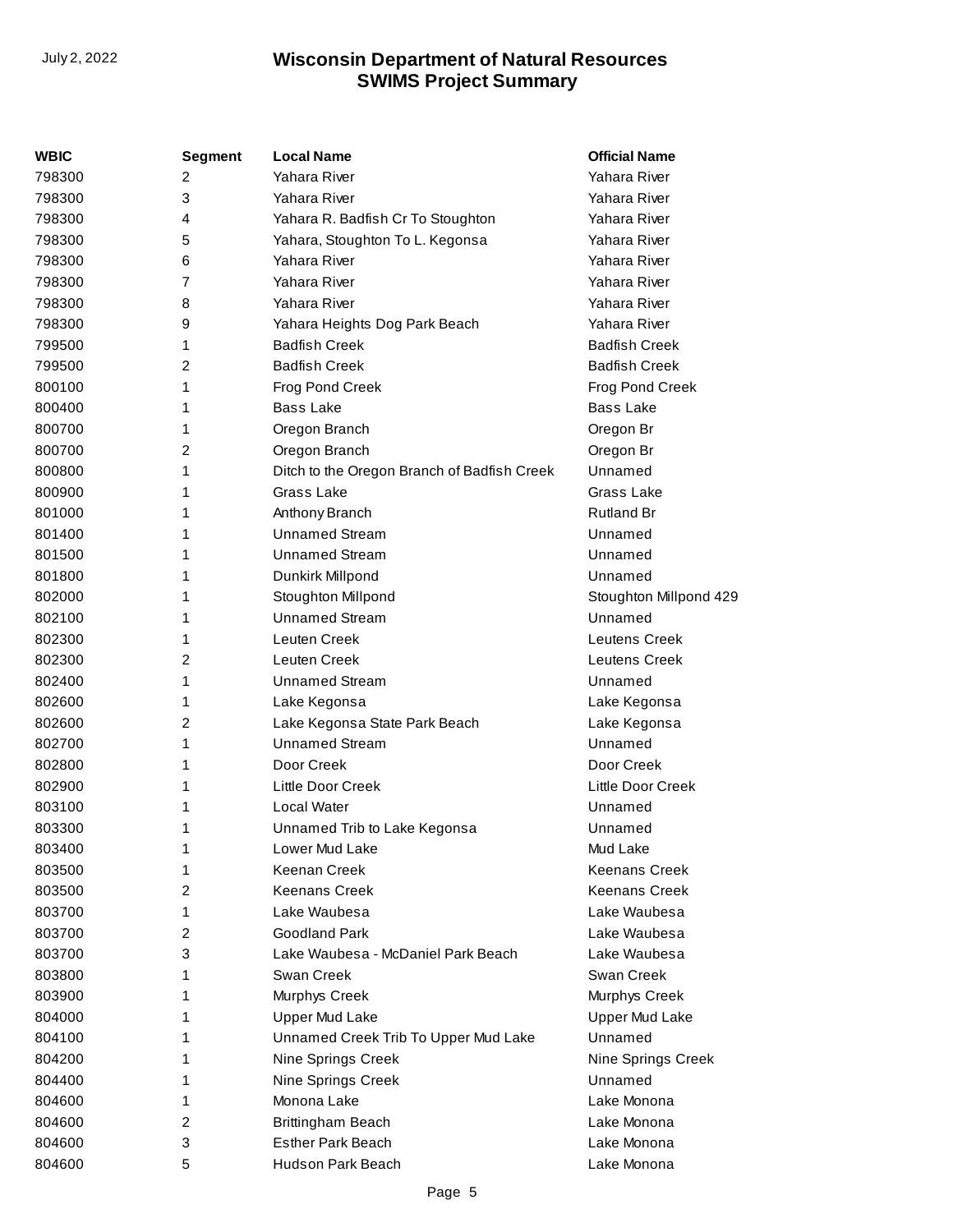| WBIC   | <b>Segment</b> | <b>Local Name</b>                              | <b>Official Name</b>           |
|--------|----------------|------------------------------------------------|--------------------------------|
| 804600 | 6              | <b>Bernies Beach</b>                           | Lake Monona                    |
| 804600 | 7              | <b>Olbrich Park Beach</b>                      | Lake Monona                    |
| 804600 | 8              | Olin Park Beach                                | Lake Monona                    |
| 804600 | 9              | BB Clark Beach, Monona Lake                    | Lake Monona                    |
| 804600 | 10             | Lake Monona - Schluter Beach                   | Lake Monona                    |
| 804700 | 1              | Murphy (Wingra) Creek                          | Wingra Creek                   |
| 804700 | 2              | Wingra Creek                                   | Wingra Creek                   |
| 805000 | 1              | Lake Wingra                                    | Lake Wingra                    |
| 805000 | 2              | Vilas Park Beach                               | Lake Wingra                    |
| 805100 | 1              | <b>Starkweather Creek</b>                      | Starkweather Creek             |
| 805200 | 1              | W. Br. Starkweather Creek (Airport Road Creek) | Unnamed                        |
| 805400 | 1              | Mendota Lake                                   | Lake Mendota                   |
| 805400 | 2              | James Madison Park Beach                       | Lake Mendota                   |
| 805400 | 3              | Marshall Park Beach                            | Lake Mendota                   |
| 805400 | 39             | Spring Harbor Beach                            | Lake Mendota                   |
| 805400 | 40             | Hoofers Dock Beach, Lake Mendota               | Lake Mendota                   |
| 805400 | 41             | Memorial Union Pier Beach, Lake Mendota        | Lake Mendota                   |
| 805400 | 42             | Tenny Park Beach, Lake Mendota                 | Lake Mendota                   |
| 805400 | 43             | Warner Park Beach, Lake Mendota                | Lake Mendota                   |
| 805400 | 44             | Gov Nelson State Park Beach, Lake Mendota      | Lake Mendota                   |
| 805400 | 45             | Lake Mendota - Maple Bluff Beach               | Lake Mendota                   |
| 805400 | 46             | Mendota County Park Beach                      | Lake Mendota                   |
| 805500 | 1              | Six Mile Creek                                 | Sixmile Creek                  |
| 805500 | 2              | <b>Six Mile Creek</b>                          | Sixmile Creek                  |
| 805600 | 1              | Spring (Dorn) Creek                            | Dorn Creek                     |
| 805600 | 2              | Spring (Dorn) Creek                            | Dorn Creek                     |
| 805800 | 1              | <b>Local Water</b>                             | Unnamed                        |
| 805900 | 1              | <b>Pheasant Branch</b>                         | <b>Pheasant Branch</b>         |
| 805900 | 2              | <b>Pheasant Branch</b>                         | <b>Pheasant Branch</b>         |
| 806300 | 1              | Unnamed Trib to Yahara R                       | Unnamed                        |
| 806300 | 2              | Unnamed Trib to Yahara R                       | Unnamed                        |
| 806500 | 1              | <b>Cherokee Lake</b>                           | <b>Cherokee Lake</b>           |
| 806600 | 1              | <b>Token Creek</b>                             | <b>Token Creek</b>             |
| 806600 | 2              | <b>Token Creek</b>                             | <b>Token Creek</b>             |
| 806600 | 3              | <b>Token Creek</b>                             | <b>Token Creek</b>             |
| 806600 | 4              | <b>Token Creek</b>                             | <b>Token Creek</b>             |
| 806600 | 5              | <b>Token Creek</b>                             | <b>Token Creek</b>             |
| 806800 | 6              | <b>Tributary to Token Creek</b>                | Unnamed                        |
| 806900 |                | <b>Local Water</b>                             | Unnamed                        |
| 806970 |                | Un Lake                                        | Unnamed                        |
| 807300 |                | Unnamed                                        | Yahara River - Windsor Channel |
| 807400 |                | Lake Windsor                                   | <b>Windsor Lake</b>            |
| 807500 |                | <b>Wheeler Wilcox Creek</b>                    | <b>Wheeler Wilcox Creek</b>    |
| 807600 |                | Local Water                                    | Unnamed                        |
| 807700 |                | <b>Local Water</b>                             | Unnamed                        |
| 807700 | 2              | Unnamed Trib to Yahara River                   | Unnamed                        |
| 807800 | 1              | <b>Local Water</b>                             | Unnamed                        |
| 808000 | 1              | <b>Saunders Creek</b>                          | <b>Saunders Creek</b>          |
|        |                |                                                |                                |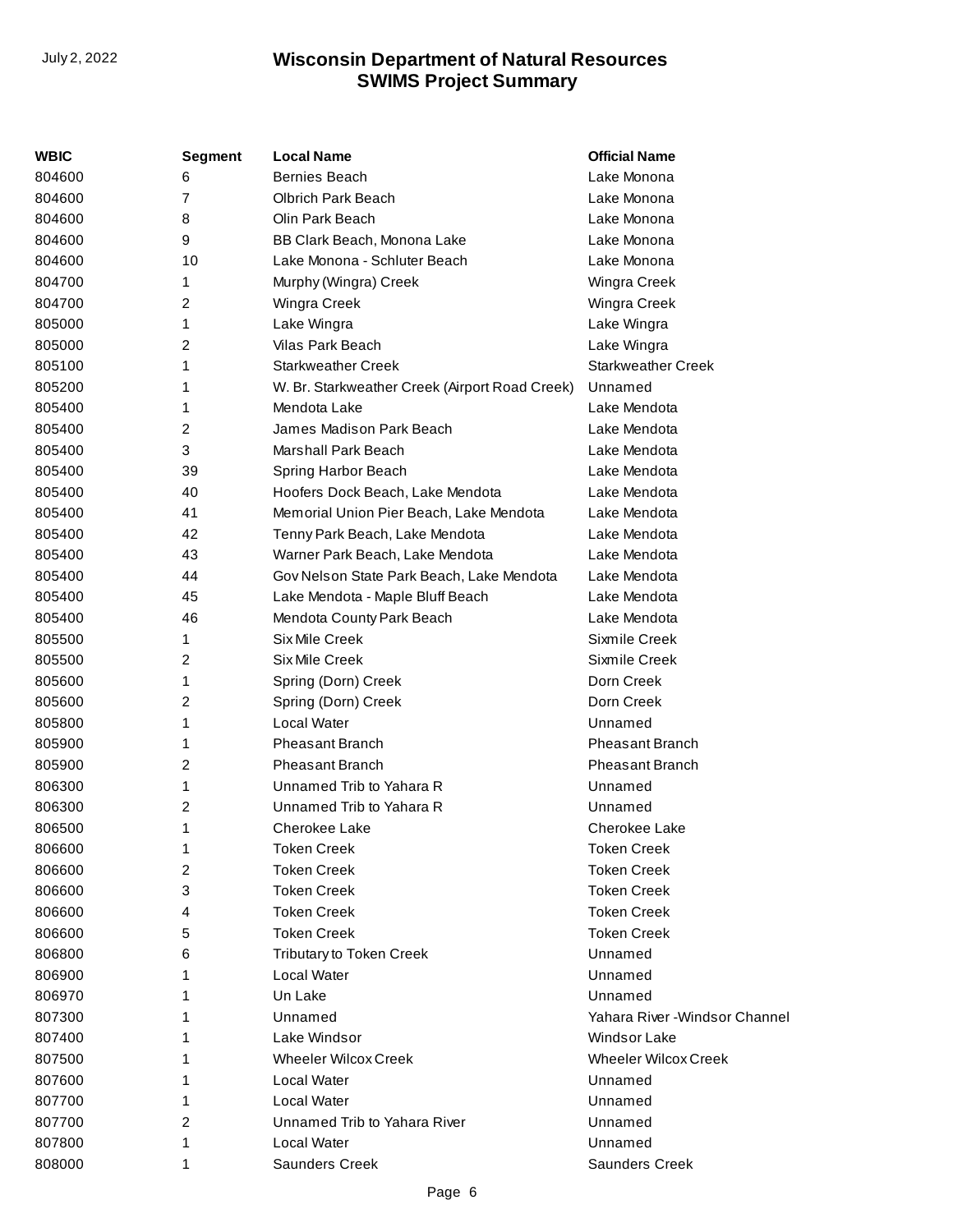| <b>WBIC</b> | <b>Segment</b> | <b>Local Name</b>                   | <b>Official Name</b>        |
|-------------|----------------|-------------------------------------|-----------------------------|
| 808000      | $\overline{c}$ | <b>Saunders Creek</b>               | <b>Saunders Creek</b>       |
| 808400      | 1              | Local Water                         | Unnamed                     |
| 808700      | 1              | Lake Koshkonong                     | Lake Koshkonong             |
| 808800      | 1              | <b>Upper Koshkonong Creek</b>       | Koshkonong Creek            |
| 808800      | $\overline{c}$ | Upper Koshkonong                    | Koshkonong Creek            |
| 808800      | 3              | Lower Koshkonong Creek              | Koshkonong Creek            |
| 810200      | 1              | Goose Lake                          | Goose Lake                  |
| 810300      | 1              | <b>Mud Creek</b>                    | Mud Creek                   |
| 810340      | 1              | <b>Tributary to Mud Creek</b>       | Unnamed                     |
| 810400      | 1              | Unnamed Trib to Mud Cr              | Unnamed                     |
| 810500      | 1              | Unnamed Trib to Koshkonong Creek    | Unnamed                     |
| 810600      | 1              | <b>Unnamed Stream</b>               | Unnamed                     |
| 810700      | 1              | Mud Lake                            | Mud Lake                    |
| 811500      | 1              | Unnamed Stream                      | Unnamed                     |
| 811600      | 1              | <b>Unnamed Stream</b>               | Unnamed                     |
| 829700      | 2              | <b>Crawfish River</b>               | <b>Crawfish River</b>       |
| 829700      | 5              | <b>Crawfish River</b>               | <b>Crawfish River</b>       |
| 836200      | $\overline{2}$ | Cambra Creek                        | Cambra Creek                |
| 836500      | 1              | <b>Beaver Creek</b>                 | <b>Beaver Creek</b>         |
| 836550      | 1              | <b>Tributary to Beaver Creek</b>    | Unnamed                     |
| 837500      | $\overline{2}$ | Maunesha River                      | Maunesha River              |
| 837500      | 3              | Maunesha River                      | Maunesha River              |
| 837600      | 1              | Stony Brook                         | Stony Brook                 |
| 838300      | 1              | Waterloo Millpond                   | Maunesha Flowage            |
| 838500      | 1              | Local Water                         | Unnamed                     |
| 838600      | 1              | <b>Spring Creek</b>                 | <b>Spring Creek</b>         |
| 838800      | 1              | <b>Unnamed Stream</b>               | Unnamed                     |
| 839100      | 1              | Marshall Millpond                   | Marshall Millpond           |
| 839200      | 1              | Schumacher Creek                    | Schumacher Creek            |
| 839300      | 1              | Un Lake                             | Unnamed                     |
| 839400      | 1              | <b>Stransky Creek</b>               | <b>Stransky Creek</b>       |
| 840100      | 1              | Unnamed Stream                      | Unnamed                     |
| 840600      | 1              | <b>Unnamed Stream</b>               | Unnamed                     |
| 840800      | 1              | Mud Creek                           | Mud Creek                   |
| 840900      | 1              | Local Water                         | Unnamed                     |
| 841400      | 1              | Nolan Creek                         | Nolan Creek                 |
| 842500      | 1              | Crawfish River - Columbus Mill Pond | Columbus Mill Pond          |
| 842900      | 1              | <b>Robbins Creek</b>                | <b>Robbins Creek</b>        |
| 842900      | 2              | <b>Robbins Creek</b>                | <b>Robbins Creek</b>        |
| 843100      | 1              | Crawfish River, North Branch        | North Branch Crawfish River |
| 843100      | 2              | Crawfish River, North Branch        | North Branch Crawfish River |
| 843400      | 1              | Lazy Lake (Fall R Millpond)         | Lazy Lake (Fall R Millpond) |
| 843500      | 1              | <b>Unnamed Stream</b>               | Unnamed                     |
| 843700      | 1              | <b>Babcock Creek</b>                | <b>Babcock Creek</b>        |
| 843700      | 2              | <b>Babcock Creek</b>                | <b>Babcock Creek</b>        |
| 843800      | 1              | <b>Unnamed Stream</b>               | Unnamed                     |
| 844600      | 1              | <b>Unnamed Creek</b>                | Unnamed                     |
| 844700      | 1              | Unnamed Trib to N Br Crawfish R     | Unnamed                     |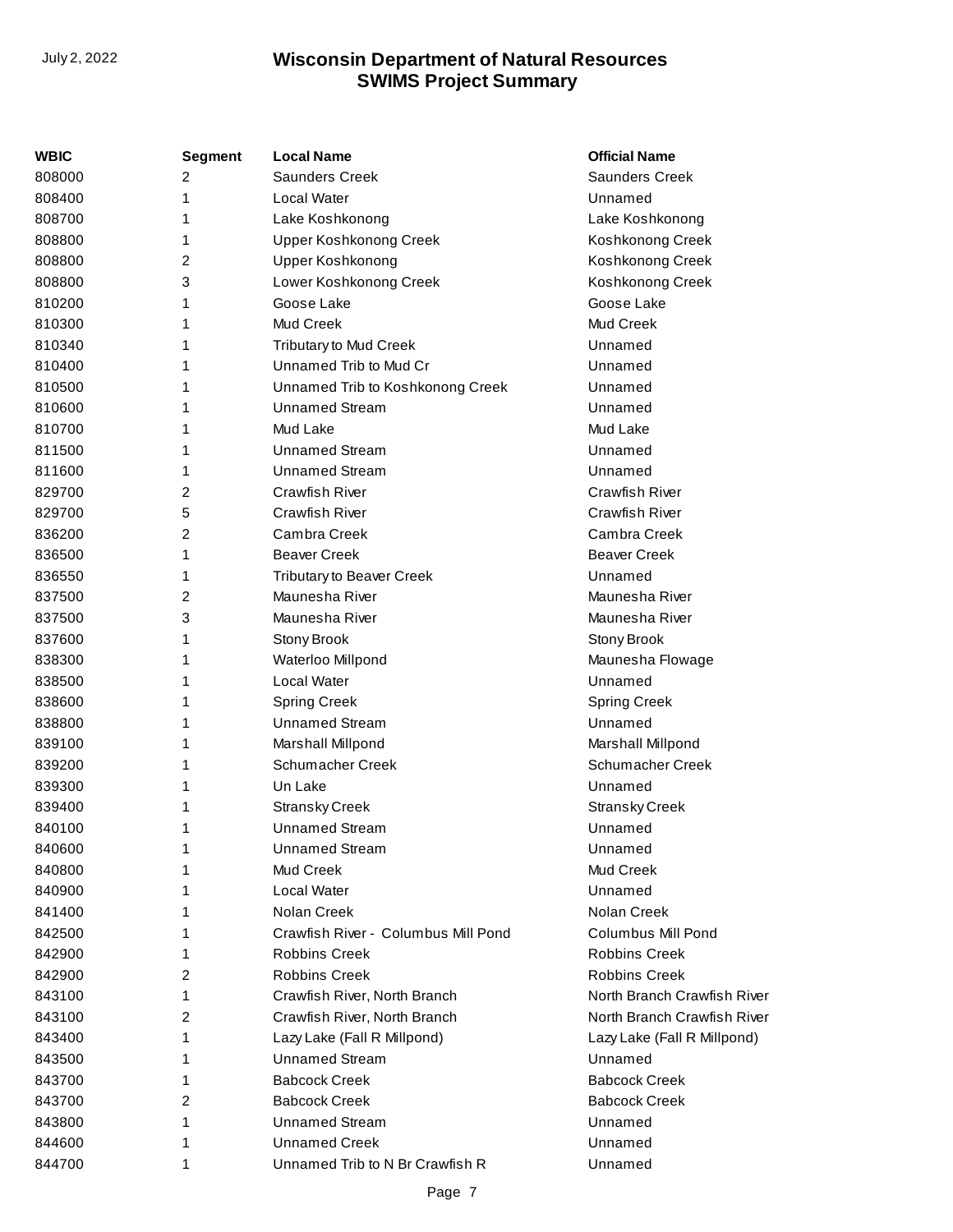| WBIC   | <b>Segment</b> | <b>Local Name</b>                        | <b>Official Name</b>       |
|--------|----------------|------------------------------------------|----------------------------|
| 844900 | 1              | Local Water                              | Unnamed                    |
| 845500 | 1              | <b>Unnamed Stream</b>                    | Unnamed                    |
| 845700 | 1              | Local Water                              | Unnamed                    |
| 846100 | 1              | <b>Unnamed Stream</b>                    | Unnamed                    |
| 846300 | 1              | <b>Unnamed Creek</b>                     | Unnamed                    |
| 872510 | 1              | <b>Tributary To Goose Creek</b>          | Unnamed                    |
| 872600 | 1              | Goose Lake                               | Goose Lake                 |
| 872700 | 1              | <b>Lake Harriett</b>                     | Lake Harriett              |
| 872800 | 1              | Morse Pond                               | Morse Pond                 |
| 872900 | 1              | Mortenson Pond                           | Mortenson Pond             |
| 873700 | 1              | Unnamed Lake (T11nr11es26)               | Unnamed                    |
| 873900 | 1              | Verona Gravel Pit #12                    | Verona Gravel Pit          |
| 873900 | 2              | Verona Gravel Pit (Fireman's Park Beach) | Verona Gravel Pit          |
| 873950 | 1              | Graber-Dehner Pond                       | <b>Graber Pond</b>         |
| 875300 | 2              | <b>Upper Sugar River</b>                 | Sugar River                |
| 875300 | 4              | <b>Sugar River</b>                       | <b>Sugar River</b>         |
| 880100 | 3              | Little Sugar River                       | Little Sugar River         |
| 882700 | 3              | <b>Ward Creek</b>                        | <b>Ward Creek</b>          |
| 883000 | $\overline{c}$ | <b>Spring Valley Creek</b>               | Spring Valley Creek        |
| 883500 | 1              | <b>Hustad Valley Creek</b>               | <b>Hustad Valley Creek</b> |
| 883600 | 1              | Local Water                              | Unnamed                    |
| 883700 | 6              | Allen Creek                              | Allen Creek                |
| 885400 | $\overline{c}$ | Story Creek (Tipperary)                  | <b>Story Creek</b>         |
| 886000 | 1              | Lake Belle View                          | Lake Belle View            |
| 886100 | 1              | West Branch Sugar River                  | West Branch Sugar River    |
| 886100 | 2              | West Branch Sugar River                  | West Branch Sugar River    |
| 886100 | 3              | West Branch Sugar River                  | West Branch Sugar River    |
| 886200 | 1              | <b>Unnamed Stream</b>                    | Unnamed                    |
| 886300 | 1              | Milun Creek                              | Milum Creek                |
| 886400 | 1              | Flynn Creek                              | Flynn Creek                |
| 886600 | 1              | Mt. Vernon Creek                         | Mt Vernon Creek            |
| 886600 | 2              | Mt. Vernon Creek                         | Mt Vernon Creek            |
| 886800 | 1              | Fryes Feeder                             | <b>Fryes Feeder</b>        |
| 886800 | 2              | Fryes Feeder                             | <b>Fryes Feeder</b>        |
| 886900 | 1              | Deer Creek                               | Deer Creek                 |
| 886900 | 2              | Deer Creek                               | Deer Creek                 |
| 887000 | 1              | Primrose Branch                          | Primrose Br                |
| 887300 | 1              | Unnamed Trib to W Br Sugar River         | Unnamed                    |
| 887400 | 1              | Unnamed                                  | Unnamed                    |
| 887500 | 1              | Unnamed                                  | Unnamed                    |
| 887600 | 1              | <b>Unnamed Stream</b>                    | Unnamed                    |
| 887800 | 1              | Henry Creek                              | Henry Creek                |
| 887900 | 1              | <b>Unnamed Stream</b>                    | Unnamed                    |
| 888100 | 1              | <b>Badger Mill Creek</b>                 | <b>Badger Mill Creek</b>   |
| 888100 | 2              | <b>Badger Mill Creek</b>                 | <b>Badger Mill Creek</b>   |
| 888100 | 3              | <b>Badger Mill Creek</b>                 | <b>Badger Mill Creek</b>   |
| 888200 | 1              | Unnamed Trib to Sugar R                  | Unnamed                    |
| 888500 | 1              | Schlapbach Creek                         | Schlapbach Creek           |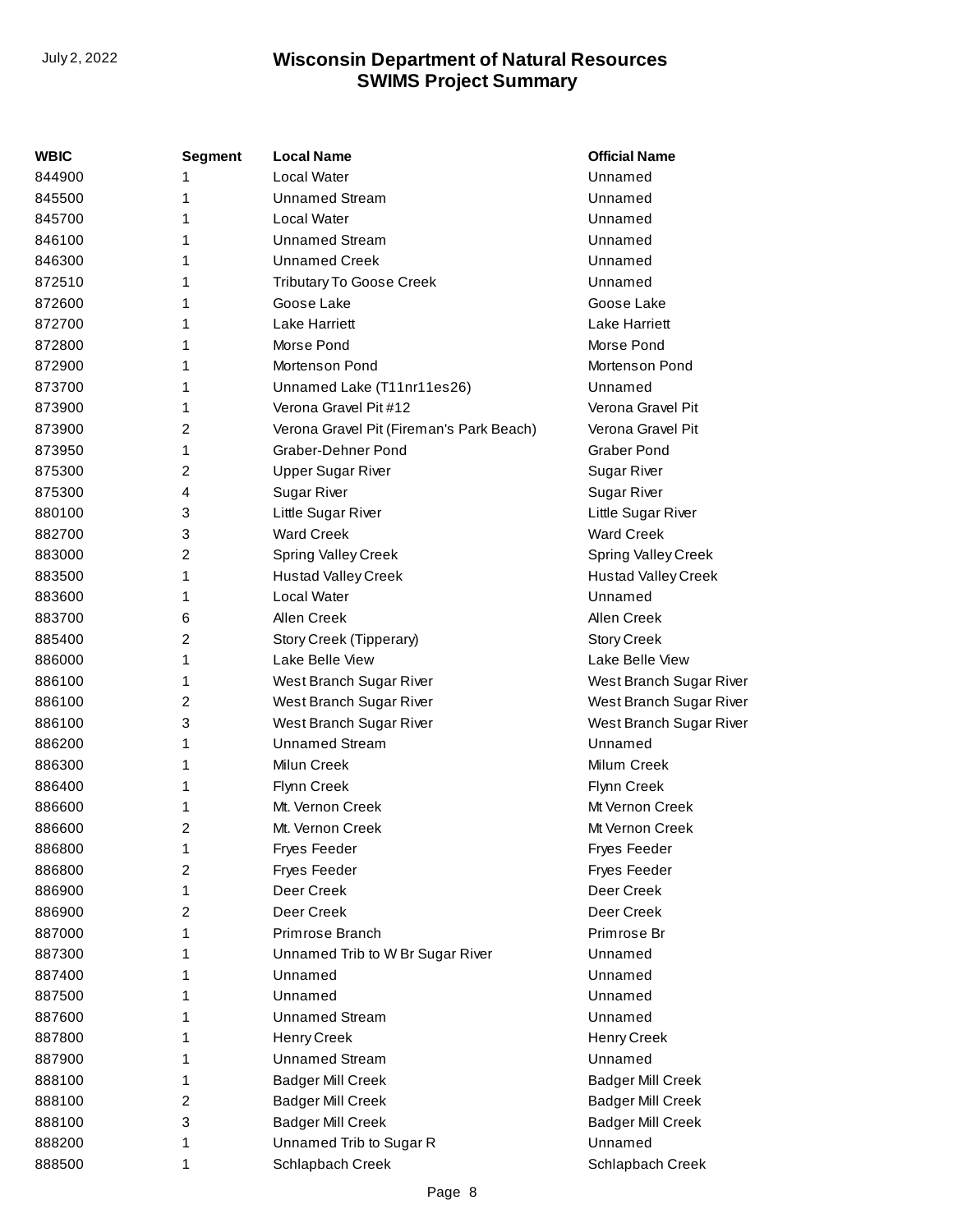| WBIC    | <b>Segment</b> | <b>Local Name</b>                           | <b>Official Name</b>     |
|---------|----------------|---------------------------------------------|--------------------------|
| 888500  | 2              | Schlapbach Creek                            | Schlapbach Creek         |
| 907300  | 4              | <b>Big Spring Creek</b>                     | Gordon Creek             |
| 907900  | 2              | Kittleson Valley Creek                      | Kittleson Valley Creek   |
| 907900  | 3              | Kittleson Valley Creek                      | Kittleson Valley Creek   |
| 908200  | 1              | <b>Syftestad Creek</b>                      | Syftestad Creek          |
| 908400  | 1              | Jeglem Valley Creek                         | Jeglum Valley Creek      |
| 908500  | 1              | Pleasant Valley Branch                      | Pleasant Valley Br       |
| 908600  | 1              | Unnamed                                     | Unnamed                  |
| 908700  | 1              | Lee Creek (York Valley Creek)               | Lee Creek                |
| 908700  | 2              | Lee Creek (York Valley Creek)               | Lee Creek                |
| 908900  | 1              | Unnamed                                     | Unnamed                  |
| 909200  | 1              | German Valley Branch                        | German Valley Br         |
| 909400  | 1              | Local Water                                 | Unnamed                  |
| 915100  | 2              | Tributary to Williams Creek                 | Williams-Barneveld Creek |
| 967300  | 1              | Alder Pond                                  | Alder Pond               |
| 976000  | 1              | <b>Carl Buechner Pond</b>                   | Carl Buechner Pond       |
| 977600  | 1              | Columbia Lake                               | Lake Columbia            |
| 978900  | 1              | Wi-173-Lw18-978900                          | Crystal Lake             |
| 978900  | 2              | Crystal Lake (Campground and RV Park Beach) | Crystal Lake             |
| 979000  | 1              | Crystal Lake                                | Crystal Lake             |
| 985100  | 1              | <b>Fish Lake</b>                            | <b>Fish Lake</b>         |
| 986200  | 1              | <b>Fulton Pond</b>                          | <b>Fulton Pond</b>       |
| 994800  | 1              | George Lake                                 | Lake George              |
| 997000  | 1              | Lantz Pond                                  | Lantz Pond               |
| 1000700 | 1              | Long Lake                                   | Long Lake                |
| 1004200 | 1              | Meier Pond                                  | Meier Pond               |
| 1006500 | 1              | Mud Lake                                    | Mud Lake                 |
| 1011600 | 1              | Pickerel Lake                               | <b>Pickerel Lake</b>     |
| 1015000 | 1              | Ryan Pond                                   | Ryan Pond                |
| 1027200 | 1              | Un Lake                                     | Unnamed                  |
| 1027300 | 1              | Un Lake                                     | Unnamed                  |
| 1027900 | 1              | Un Lake                                     | Unnamed                  |
| 1028800 | 1              | Un Lake                                     | Unnamed                  |
| 1028900 | 1              | Un Lake                                     | Unnamed                  |
| 1029000 | 1              | Un Lake                                     | Unnamed                  |
| 1029100 | 1              | Un Lake                                     | Unnamed                  |
| 1029200 | 1              | Un Lake                                     | Unnamed                  |
| 1029300 | 1              | Un Lake                                     | Unnamed                  |
| 1179900 | 2              | <b>Wisconsin River</b>                      | <b>Wisconsin River</b>   |
| 1179900 | 4              | <b>Wisconsin River</b>                      | <b>Wisconsin River</b>   |
| 1179900 | 5              | <b>Wisconsin River</b>                      | Wisconsin River          |
| 1179900 | 6              | <b>Wisconsin River</b>                      | Wisconsin River          |
| 1248600 | 1              | <b>Black Earth Creek</b>                    | <b>Black Earth Creek</b> |
| 1248600 | 2              | <b>Black Earth Creek</b>                    | <b>Black Earth Creek</b> |
| 1248600 | 3              | <b>Black Earth Creek</b>                    | <b>Black Earth Creek</b> |
| 1248600 | 4              | <b>Black Earth Creek</b>                    | <b>Black Earth Creek</b> |
| 1248600 | 5              | <b>Black Earth Creek</b>                    | <b>Black Earth Creek</b> |
| 1248600 | 6              | <b>Black Earth Creek</b>                    | <b>Black Earth Creek</b> |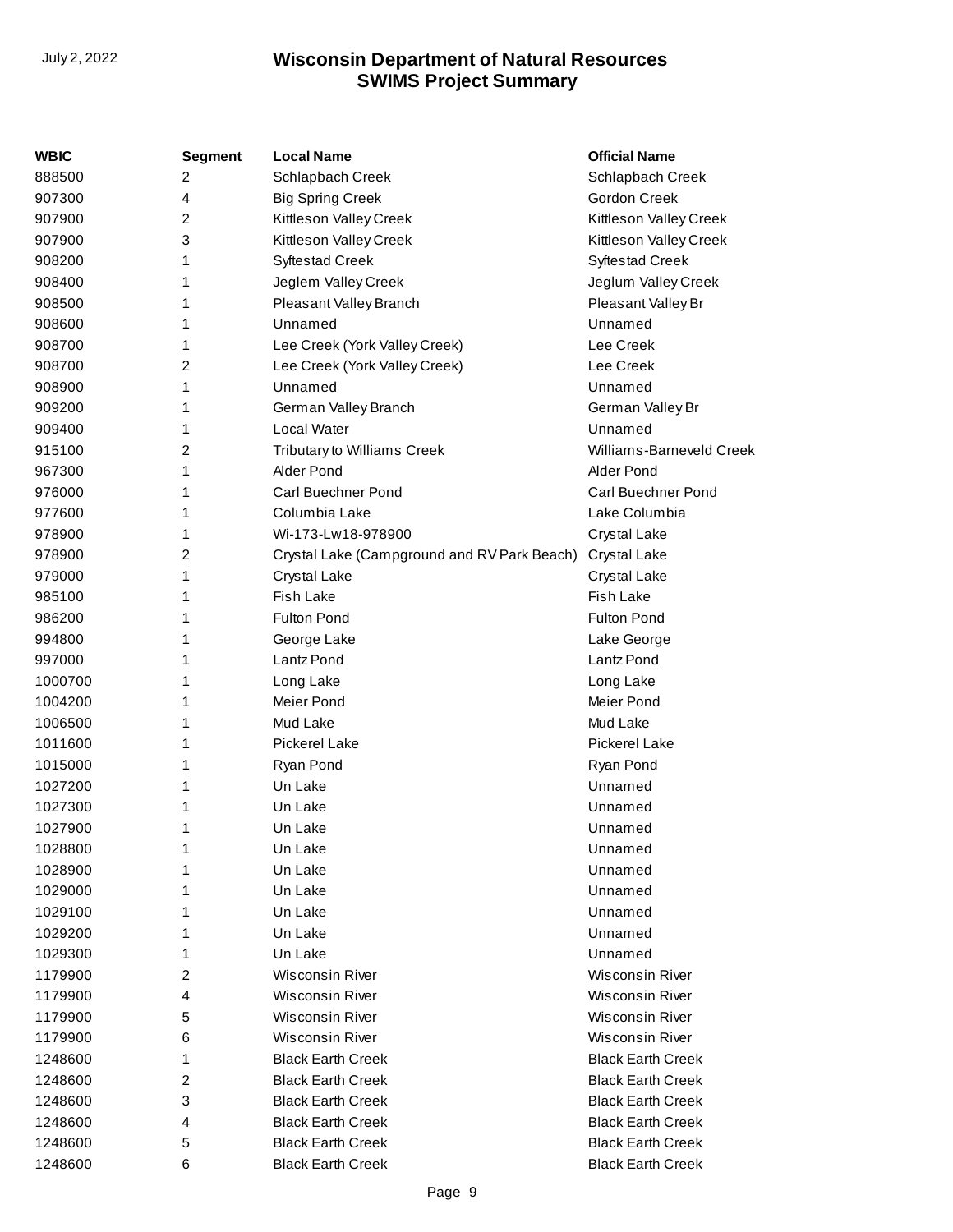| <b>WBIC</b> | <b>Segment</b> | <b>Local Name</b>                 | <b>Official Name</b>              |
|-------------|----------------|-----------------------------------|-----------------------------------|
| 1248800     | 1              | Halfway Prairie Creek             | Halfway Prairie Creek             |
| 1248800     | 2              | <b>Halfway Prairie Creek</b>      | Halfway Prairie Creek             |
| 1248900     | 1              | <b>Wendt Creek</b>                | <b>Wendt Creek</b>                |
| 1248900     | 2              | <b>Wendt Creek</b>                | <b>Wendt Creek</b>                |
| 1248900     | 3              | stream                            | <b>Wendt Creek</b>                |
| 1249000     | 1              | <b>Indian Lake</b>                | <b>Indian Lake</b>                |
| 1249000     | 2              | <b>Indian Lake</b>                | Indian Lake                       |
| 1249050     | $\overline{2}$ | Un Lake                           | Unnamed                           |
| 1249050     | 3              | Lake Marrion center               | Unnamed                           |
| 1249100     | 1              | <b>Unnamed Stream</b>             | Unnamed                           |
| 1249200     | 1              | Vermont Creek                     | <b>Vermont Creek</b>              |
| 1249200     | 2              | Vermont Creek                     | <b>Vermont Creek</b>              |
| 1249400     | 1              | <b>Unnamed Stream</b>             | Unnamed                           |
| 1249900     | 1              | <b>Garfoot Creek</b>              | <b>Garfoot Creek</b>              |
| 1250100     | 1              | Local Water                       | Unnamed                           |
| 1250200     | 1              | <b>Brewery Creek</b>              | <b>Brewery Creek</b>              |
| 1250200     | 2              | <b>Brewery Creek</b>              | <b>Brewery Creek</b>              |
| 1250200     | 3              | <b>Brewery Creek</b>              | <b>Brewery Creek</b>              |
| 1251100     | 1              | <b>Bohn Creek</b>                 | East Branch Blue Mounds Creek     |
| 1251100     | 2              | <b>Bohn Creek</b>                 | East Branch Blue Mounds Creek     |
| 1251300     | 1              | <b>Unnamed Stream</b>             | Unnamed                           |
| 1251400     | 1              | Ryan Creek                        | Ryan Creek                        |
| 1251600     | 1              | Elvers Creek (Bohn Cr.)           | <b>Elvers Creek</b>               |
| 1251900     | 1              | <b>Bohn Creek</b>                 | <b>Bohn Creek</b>                 |
| 1251900     | 2              | <b>Bohn Creek</b>                 | <b>Bohn Creek</b>                 |
| 1252000     | 1              | Little Norway Creek               | Little Norway Creek               |
| 1252100     | 1              | Moen Creek                        | Moen Creek                        |
| 1252300     | 1              | <b>Stewart Lake</b>               | <b>Stewart Lake</b>               |
| 1252900     | 2              | Marsh Creek                       | Marsh Creek                       |
| 1252900     | 3              | Marsh Creek                       | Marsh Creek                       |
| 1253300     | 1              | Dunlap Creek                      | Dunlap Creek                      |
| 1253300     | 2              | Dunlap Creek                      | Dunlap Creek                      |
| 1253600     | 1              | <b>Fishers Lake</b>               | <b>Fishers Lake</b>               |
| 1259700     |                | <b>Unnamed Stream</b>             | Unnamed                           |
| 1259800     | 1              | Wisconsin River - Unnamed Channel | Wisconsin River - Unnamed Channel |
| 1259900     | 1              | Roxbury Creek                     | Roxbury Creek                     |
| 1259900     | 2              | Roxbury Creek                     | Roxbury Creek                     |
| 1260200     | 1              | Un Lake                           | Unnamed                           |
| 1260600     | 1              | Lake Wisconsin                    | Lake Wisconsin                    |
| 1261900     | 1              | Lodi Creek                        | <b>Spring Creek</b>               |
| 1261900     | 2              | Lodi Creek                        | <b>Spring Creek</b>               |
| 1262000     | 1              | Unnamed Trib to Spring Cr         | Unnamed                           |
| 1262100     | 1              | Un Lake                           | Unnamed                           |
| 1262200     | 1              | Unnamed Trib to Spring Cr         | Unnamed                           |
| 1262300     | 1              | Trib to Lodi Creek (Bohlman Br)   | Unnamed                           |
| 1262600     | 1              | <b>Prentice Creek</b>             | <b>Prentice Creek</b>             |
| 1262600     | 2              | <b>Prentice Creek</b>             | <b>Prentice Creek</b>             |
| 1262800     | 1              | Un Lake                           | Unnamed                           |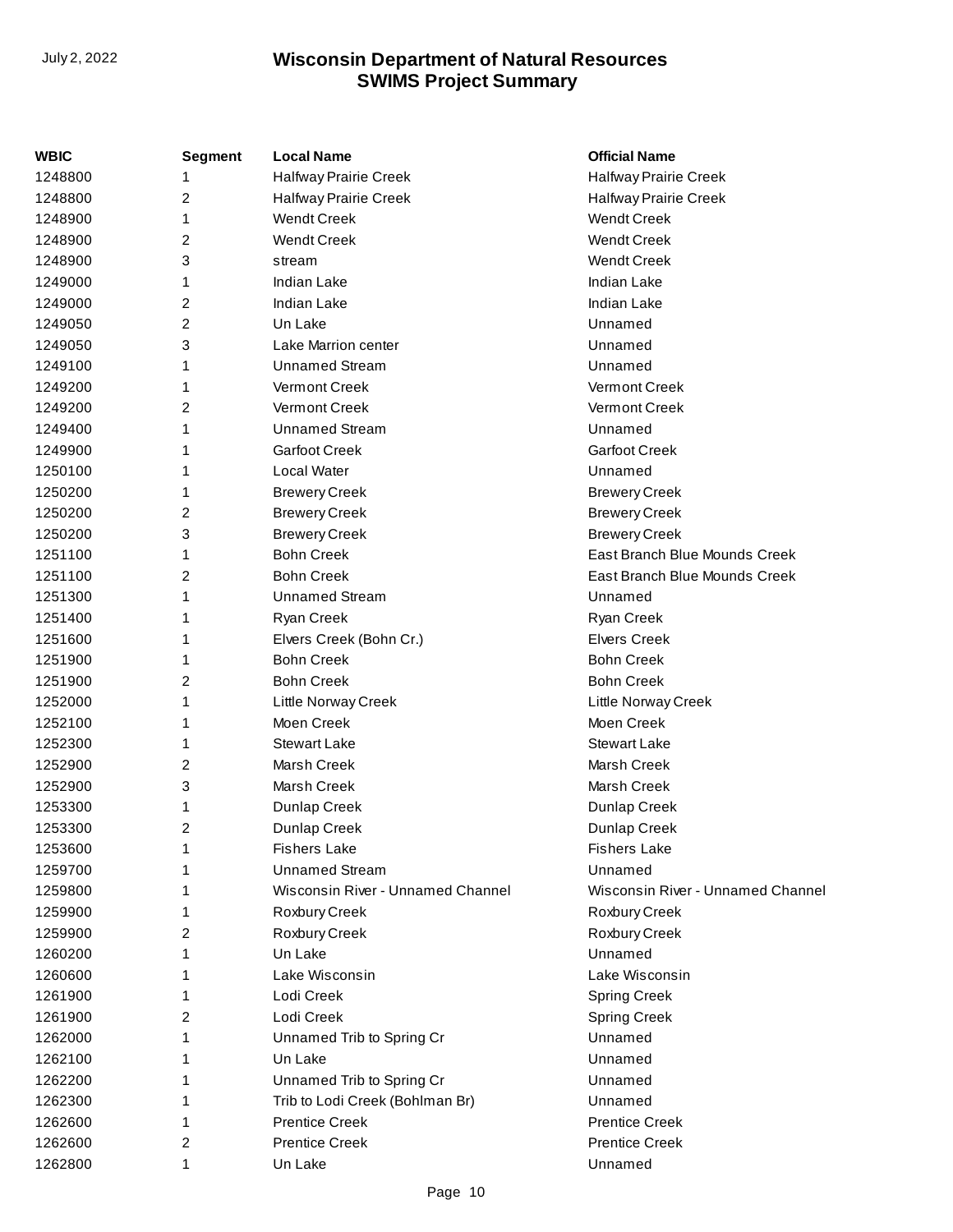| WBIC    | <b>Segment</b> | <b>Local Name</b>             | <b>Official Name</b>             |
|---------|----------------|-------------------------------|----------------------------------|
| 1263100 | 1              | Un Lake                       | Unnamed                          |
| 1263500 | 1              | Un Lake                       | Unnamed                          |
| 1263700 | 1              | Rowan Creek                   | Rowan Creek                      |
| 1263700 | 2              | Rowan Creek                   | <b>Rowan Creek</b>               |
| 1263700 | 3              | Rowan Creek                   | <b>Rowan Creek</b>               |
| 1263900 | 1              | <b>Hinkson Creek</b>          | <b>Hinkson Creek</b>             |
| 1264000 | 1              | Unnamed Trib to Hinkson Creek | Unnamed                          |
| 1264100 | 1              | Unnamed Trib to Rowan Creek   | Unnamed                          |
| 1264300 | 1              | <b>Unnamed Stream</b>         | Unnamed                          |
| 1264500 | 1              | <b>Unnamed Stream</b>         | Unnamed                          |
| 1264700 | 1              | Wis River - Un Slough         | Wisconsin River - Unnamed Slough |
| 1264900 | 1              | Un Lake                       | Unnamed                          |
| 1265000 | 1              | Rocky Run                     | Rocky Run                        |
| 1265000 | 2              | Rocky Run                     | Rocky Run                        |
| 1265000 | 3              | Rocky Run                     | Rocky Run                        |
| 1265000 | 4              | Rocky Run                     | Rocky Run                        |
| 1265100 | 1              | Un Lake                       | Unnamed                          |
| 1265200 | 1              | <b>Unnamed Stream</b>         | Unnamed                          |
| 1265300 | 1              | <b>Unnamed Stream</b>         | Unnamed                          |
| 1265560 | 1              | Tributary to Rocky Run Creek  | Unnamed                          |
| 1265700 | 1              | <b>Unnamed Lake</b>           | Unnamed                          |
| 1265800 | 1              | <b>Unnamed Stream</b>         | Unnamed                          |
| 1266100 | 1              | Mud Lake                      | Mud Lake                         |
| 1266300 | 1              | Duck Creek                    | Duck Creek                       |
| 1266800 | 1              | <b>Curtis Lake</b>            | <b>Curtis Lake</b>               |
| 1267000 | 1              | Un Lake                       | Unnamed                          |
| 1267100 | 1              | <b>Unnamed Stream</b>         | Unnamed                          |
| 1267200 | 1              | Un Spring                     | Un Spring                        |
| 1267400 | 1              | Wyona Lake (Wyocena Millpond) | Wyona Lake (Wyocena Millpond)    |
| 1267500 | 1              | North Br Duck Creek           | North Branch Duck Creek          |
| 1267500 | 2              | North Br Duck Creek           | North Branch Duck Creek          |
| 1267800 | 1              | Local Water                   | Unnamed                          |
| 1268400 | 1              | <b>Unnamed Stream</b>         | Unnamed                          |
| 1268900 | 1              | Local Water                   | Unnamed                          |
| 1269100 | 1              | <b>Tarrant Lake</b>           | <b>Tarrant Lake</b>              |
| 1269300 | 1              | Duck Creek, Middle Branch     | Middle Br Duck Creek             |
| 1269300 | 2              | Duck Creek, Middle Branch     | Middle Br Duck Creek             |
| 1269300 | 3              | Duck Creek, Middle Branch     | Middle Br Duck Creek             |
| 1269500 | 1              | Figors Mill Flowage           | Figors Mill Flowage              |
| 1269600 | 1              | <b>Roelke Creek</b>           | South Branch Duck Creek          |
| 1270100 | 1              | Willow Mill Pond              | <b>Willow Mill Pond</b>          |
| 1270200 | 1              | Jennings Creek                | Jennings Creek                   |
| 1270300 | 1              | <b>Unnamed Stream</b>         | Unnamed                          |
| 1270600 | 1              | Silver Spring Pond            | Silver Springs Pond              |
| 1271000 | 1              | Un Lake                       | Unnamed                          |
| 1271100 | 6              | Baraboo River                 | <b>Baraboo River</b>             |
| 1271300 | 1              | Local Water                   | Unnamed                          |
| 1271500 | 1              | <b>Unnamed Stream</b>         | Unnamed                          |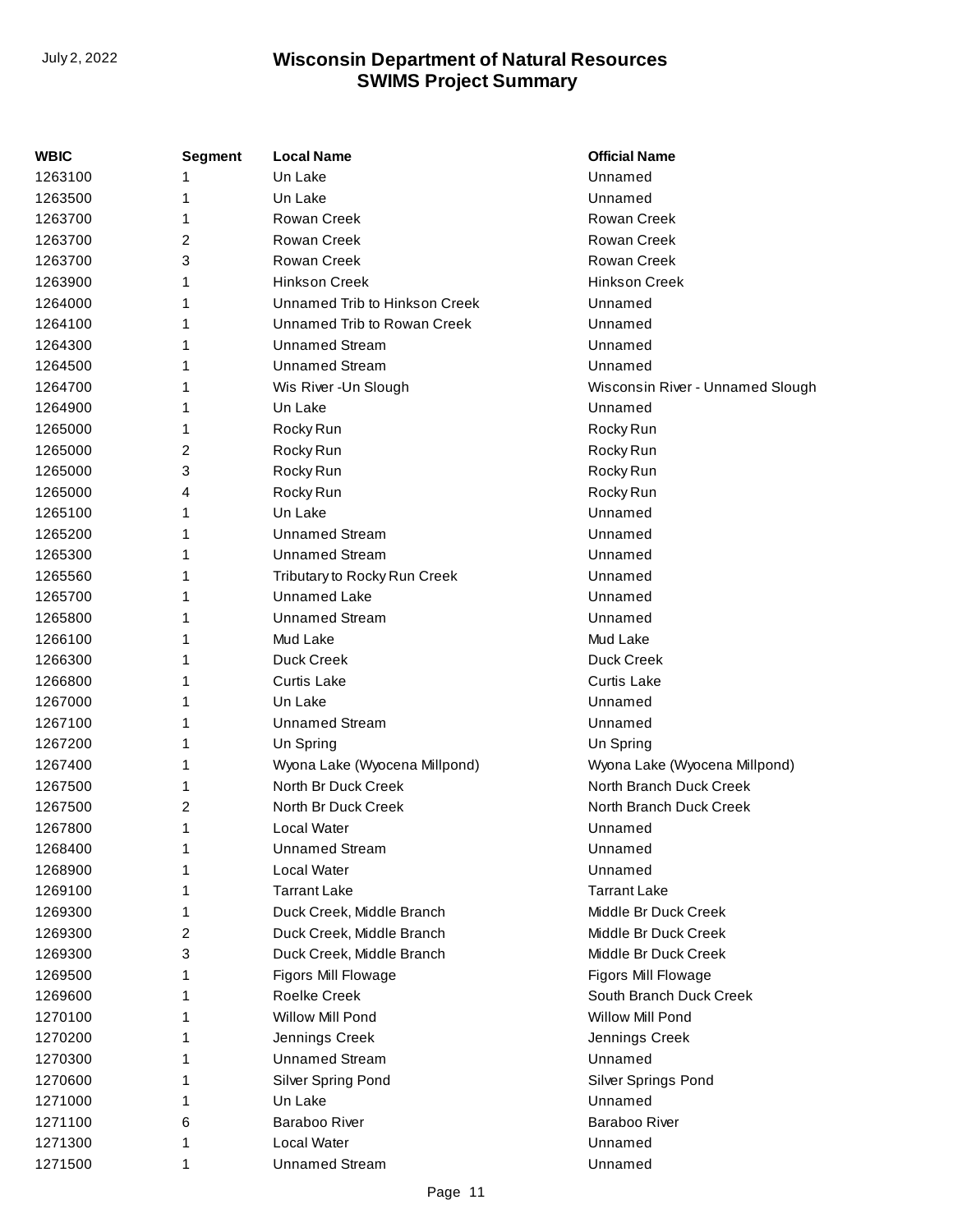| WBIC    | <b>Segment</b> | <b>Local Name</b>                | <b>Official Name</b> |
|---------|----------------|----------------------------------|----------------------|
| 1271600 | 1              | <b>Leech Creek</b>               | Leech Creek          |
| 1272100 | $\overline{2}$ | <b>Rowley Creek</b>              | Rowley Creek         |
| 1272700 | 1              | Un Spring                        | Un Spring            |
| 1272900 | 1              | <b>Unnamed Stream</b>            | Unnamed              |
| 1273000 | 1              | Un Spring                        | Un Spring            |
| 1273100 | 1              | Lost Lake                        | Lost Lake            |
| 1294900 | 1              | <b>Corning Lake</b>              | Corning Lake         |
| 1299000 | 1              | <b>Crandalls Bay</b>             | Crandalls Bay        |
| 1299200 | 1              | Lake Lee                         | Lake Lee             |
| 3000032 | 1              | Local Water                      | Unnamed              |
| 3000061 | 1              | Un Lake                          | Unnamed              |
| 3000089 | 1              | Local Water                      | Unnamed              |
| 3000107 | 1              | Cambra Creek Tributary #2        | Unnamed              |
| 3000252 | 1              | <b>Unnamed Lake</b>              | Unnamed              |
| 3000415 | 1              | <b>Unnamed Creek</b>             | Unnamed              |
| 3000445 | 1              | Local Water                      | Unnamed              |
| 3000513 | 1              | Odana Pond                       | Unnamed              |
| 3000541 | 1              | Winnequah Lagoon Creek           | Unnamed              |
| 4000040 | 1              | <b>Belleville Millpond</b>       | Unnamed              |
| 5028951 | 1              | <b>Unnamed Stream</b>            | Unnamed              |
| 5028957 | 1              | <b>Unnamed Stream</b>            | Unnamed              |
| 5029072 | 1              | <b>Unnamed Stream</b>            | Unnamed              |
| 5029076 | 1              | Unnamed Trib to Big Slough       | Unnamed              |
| 5029104 | 1              | <b>Unnamed Stream</b>            | Unnamed              |
| 5029181 | 1              | <b>Unnamed Stream</b>            | Unnamed              |
| 5029203 | 1              | <b>Unnamed Stream</b>            | Unnamed              |
| 5029352 | 1              | <b>Unnamed Stream</b>            | Unnamed              |
| 5029355 | 1              | <b>Unnamed Stream</b>            | Unnamed              |
| 5029411 | 1              | <b>Unnamed Stream</b>            | Unnamed              |
| 5029446 | 1              | Unnamed stream                   | Unnamed              |
| 5029531 | 1              | <b>Unnamed Stream</b>            | Unnamed              |
| 5029589 | 1              | <b>Unnamed Stream</b>            | Unnamed              |
| 5029662 | 1              | <b>Unnamed Stream</b>            | Unnamed              |
| 5029702 | 1              | Local Water                      | Unnamed              |
| 5029714 | 1              | <b>Unnamed Stream</b>            | Unnamed              |
| 5029726 | 1              | <b>Unnamed Stream</b>            | Unnamed              |
| 5029768 | 1              | Local Water                      | Unnamed              |
| 5029807 | 1              | <b>Unnamed Stream</b>            | Unnamed              |
| 5029853 | 1              | <b>Unnamed Stream</b>            | Unnamed              |
| 5029984 | 1              | <b>Unnamed Stream</b>            | Unnamed              |
| 5030036 | 1              | <b>Unnamed Stream</b>            | Unnamed              |
| 5030043 | 1              | <b>Unnamed Stream</b>            | Unnamed              |
| 5030117 | 1              | <b>Unnamed Stream</b>            | Unnamed              |
| 5030199 | 1              | <b>Unnamed Stream</b>            | Unnamed              |
| 5030316 | 1              | Unnamed                          | Unnamed              |
| 5030365 | 1              | <b>Tributary to Beaver Creek</b> | Unnamed              |
| 5030394 | 1              | <b>Unnamed Stream</b>            | Unnamed              |
|         |                |                                  |                      |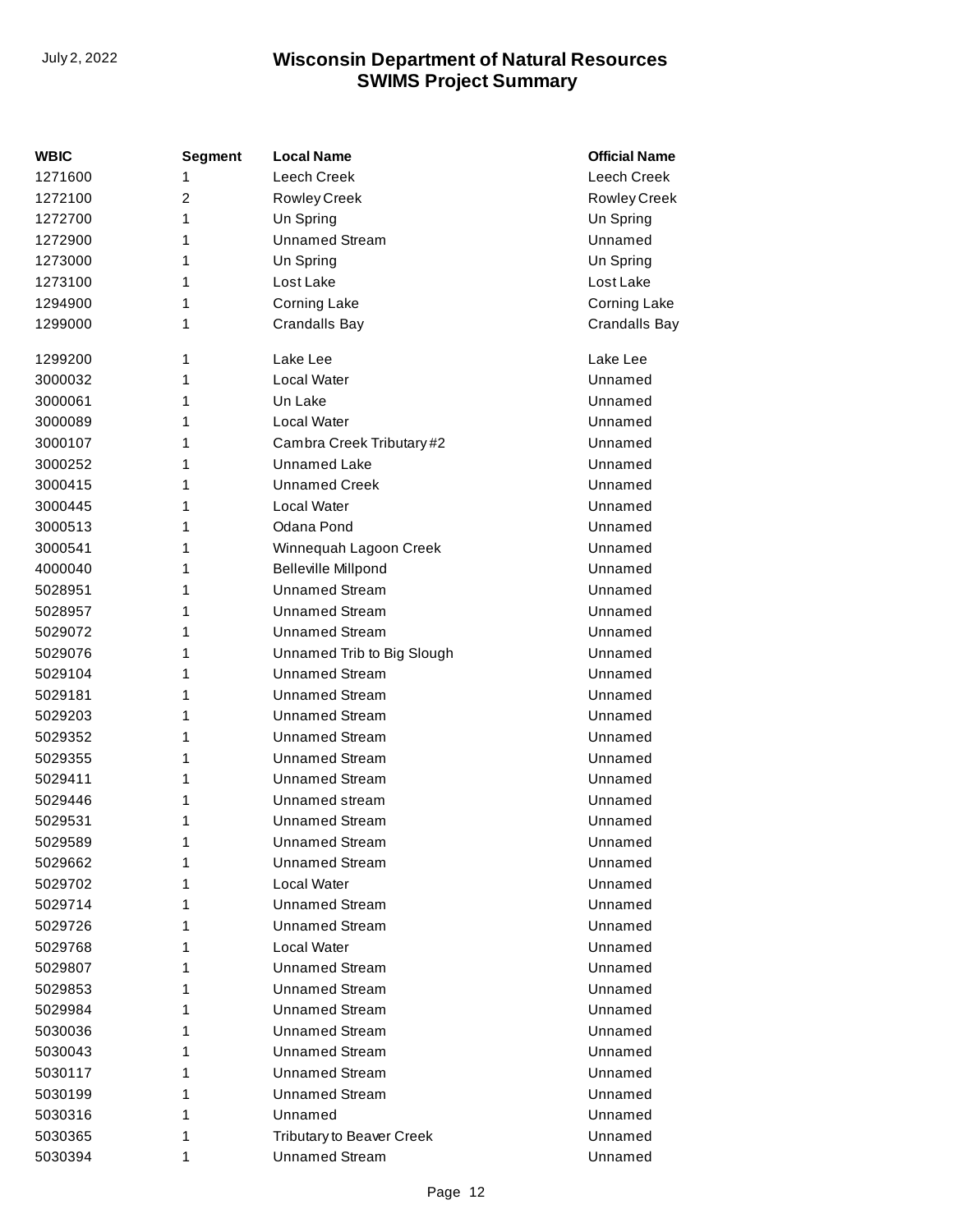| <b>WBIC</b> | Segment | <b>Local Name</b>            | <b>Official Name</b> |
|-------------|---------|------------------------------|----------------------|
| 5030683     | 1       | <b>Unnamed Stream</b>        | Unnamed              |
| 5030700     | 1       | Unnamed Stream               | Unnamed              |
| 5030715     | 1       | <b>Unnamed Stream</b>        | Unnamed              |
| 5030737     | 1       | <b>Unnamed Creek</b>         | Unnamed              |
| 5030814     | 1       | <b>Unnamed Stream</b>        | Unnamed              |
| 5030855     | 1       | Unnamed Stream               | Unnamed              |
| 5030938     | 1       | Unnamed Stream               | Unnamed              |
| 5030970     | 1       | <b>Unnamed Stream</b>        | Unnamed              |
| 5031040     | 1       | <b>Unnamed Stream</b>        | Unnamed              |
| 5031041     | 1       | Unnamed Stream               | Unnamed              |
| 5031091     | 1       | <b>Unnamed Stream</b>        | Unnamed              |
| 5031209     | 1       | <b>Unnamed Stream</b>        | Unnamed              |
| 5031382     | 1       | <b>Unnamed Stream</b>        | Unnamed              |
| 5031410     | 1       | <b>Unnamed Stream</b>        | Unnamed              |
| 5031426     | 1       | Unnamed Stream               | Unnamed              |
| 5031611     | 1       | <b>Unnamed Stream</b>        | Unnamed              |
| 5031827     | 1       | <b>Unnamed Stream</b>        | Unnamed              |
| 5031830     | 1       | Unnamed Stream               | Unnamed              |
| 5031868     | 1       | <b>Unnamed Stream</b>        | Unnamed              |
| 5031879     | 1       | <b>Unnamed Stream</b>        | Unnamed              |
| 5031969     | 1       | <b>Unnamed Stream</b>        | Unnamed              |
| 5032063     | 1       | Unnamed Stream               | Unnamed              |
| 5032090     | 1       | Unnamed Stream               | Unnamed              |
| 5032639     | 1       | Local Water                  | Unnamed              |
| 5032691     | 1       | <b>Unnamed Stream</b>        | Unnamed              |
| 5032921     | 1       | <b>Unnamed Stream</b>        | Unnamed              |
| 5033246     | 1       | <b>Unnamed Stream</b>        | Unnamed              |
| 5033250     | 1       | Unnamed Trib to Spring Creek | Unnamed              |
| 5033392     | 1       | Unnamed Trib to Spring Cr    | Unnamed              |
| 5033413     | 1       | <b>Unnamed Stream</b>        | Unnamed              |
| 5033449     | 1       | Unnamed Stream               | Unnamed              |
| 5033465     | 1       | <b>Unnamed Stream</b>        | Unnamed              |
| 5033488     | 1       | <b>Unnamed Stream</b>        | Unnamed              |
| 5033579     | 1       | Unnamed Stream               | Unnamed              |
| 5033600     | 1       | Local Water                  | Unnamed              |
| 5033672     | 1       | Local Water                  | Unnamed              |
| 5033680     | 1       | Local Water                  | Unnamed              |
| 5033681     | 1       | Local Water                  | Unnamed              |
| 5033690     | 1       | Local Water                  | Unnamed              |
| 5033743     | 1       | Unnamed Trib to Yahara R     | Unnamed              |
| 5033820     | 1       | Unnamed Trib to Spring Cr    | Unnamed              |
| 5033839     | 1       | Unnamed Trib to Token Cr     | Unnamed              |
| 5033839     | 2       | Unnamed Trib to Token Creek  | Unnamed              |
| 5033844     | 1       | Local Water                  | Unnamed              |
| 5033851     | 1       | Local Water                  | Unnamed              |
| 5033866     | 1       | Local Water                  | Unnamed              |
| 5033899     | 1       | <b>Unnamed Stream</b>        | Unnamed              |
| 5033913     | 1       | Local Water                  | Unnamed              |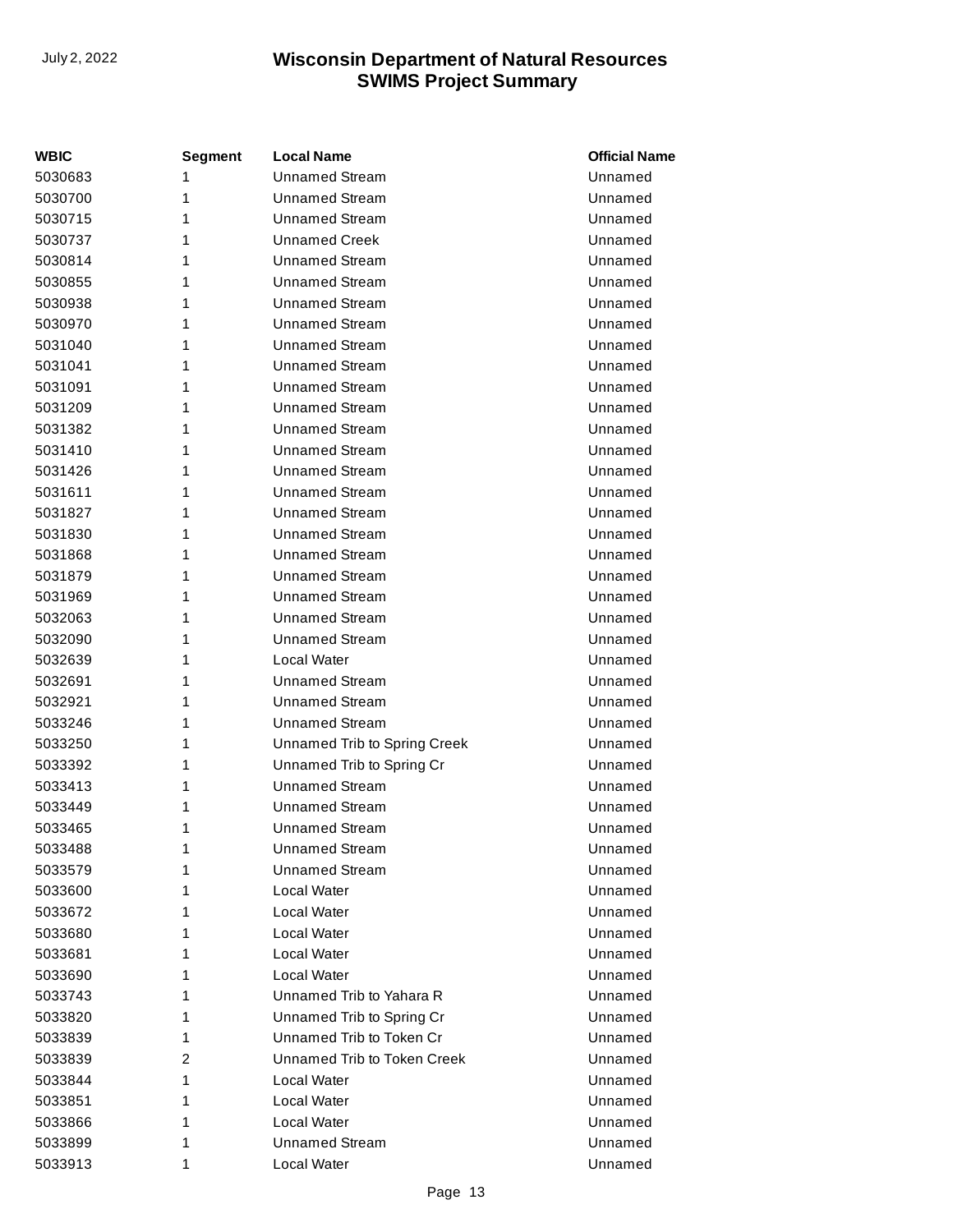| WBIC    | Segment | <b>Local Name</b>            | <b>Official Name</b>   |
|---------|---------|------------------------------|------------------------|
| 5033968 | 1       | <b>Local Water</b>           | Unnamed                |
| 5033971 | 1       | <b>Unnamed Stream</b>        | Unnamed                |
| 5033998 | 1       | Local Water                  | Unnamed                |
| 5034024 | 1       | <b>Local Water</b>           | Unnamed                |
| 5034029 | 1       | Local Water                  | Unnamed                |
| 5034051 | 1       | Local Water                  | Unnamed                |
| 5034067 | 1       | Local Water                  | Unnamed                |
| 5034076 | 1       | Local Water                  | Unnamed                |
| 5034080 | 1       | Unnamed Stream               | Unnamed                |
| 5034082 | 1       | Local Water                  | Unnamed                |
| 5034088 | 1       | Local Water                  | Unnamed                |
| 5034107 | 1       | <b>Local Water</b>           | Unnamed                |
| 5034109 | 1       | Local Water                  | Unnamed                |
| 5034110 | 1       | Local Water                  | Unnamed                |
| 5034123 | 1       | Unnamed Stream               | Unnamed                |
| 5034135 | 1       | Local Water                  | Unnamed                |
| 5034179 | 1       | Local Water                  | Unnamed                |
| 5034201 | 1       | Local Water                  | Unnamed                |
| 5034220 | 1       | Local Water                  | Unnamed                |
| 5034240 | 1       | Unnamed Trib to Yahara River | Unnamed                |
| 5034330 | 1       | <b>Unnamed Stream</b>        | Unnamed                |
| 5034347 | 1       | Six Mile Creek               | Unnamed                |
| 5034355 | 1       | Local Water                  | Unnamed                |
| 5034369 | 1       | Local Water                  | Unnamed                |
| 5034407 | 1       | Local Water                  | Unnamed                |
| 5034410 | 1       | <b>Unnamed Stream</b>        | Unnamed                |
| 5034420 | 1       | <b>Local Water</b>           | Unnamed                |
| 5034421 | 1       | Local Water                  | Unnamed                |
| 5034449 | 1       | Local Water                  | Unnamed                |
| 5034450 | 1       | <b>Unnamed Stream</b>        | Unnamed                |
| 5034475 | 1       | Local Water                  | Unnamed                |
| 5034500 | 1       | <b>Local Water</b>           | Unnamed                |
| 5034506 | 1       | <b>Unnamed Stream</b>        | Unnamed                |
| 5034546 | 1       | Local Water                  | Unnamed                |
| 5034589 | 1       | <b>Pheasant Branch</b>       | <b>Pheasant Branch</b> |
| 5034619 | 1       | Local Water                  | Unnamed                |
| 5034683 | 1       | Local Water                  | Unnamed                |
| 5034689 | 1       | <b>Unnamed Stream</b>        | Unnamed                |
| 5034691 | 1       | <b>Unnamed Stream</b>        | Unnamed                |
| 5034711 | 1       | Local Water                  | Unnamed                |
| 5034727 | 1       | <b>Unnamed Stream</b>        | Unnamed                |
| 5034740 | 1       | <b>Unnamed Stream</b>        | Unnamed                |
| 5034804 | 1       | Local Water                  | Unnamed                |
| 5034839 | 1       | Local Water                  | Unnamed                |
| 5034849 | 1       | <b>Unnamed Stream</b>        | Unnamed                |
| 5034876 | 1       | Local Water                  | Unnamed                |
| 5034918 | 1       | <b>Unnamed Stream</b>        | Unnamed                |
| 5034928 | 1       | Local Water                  | Unnamed                |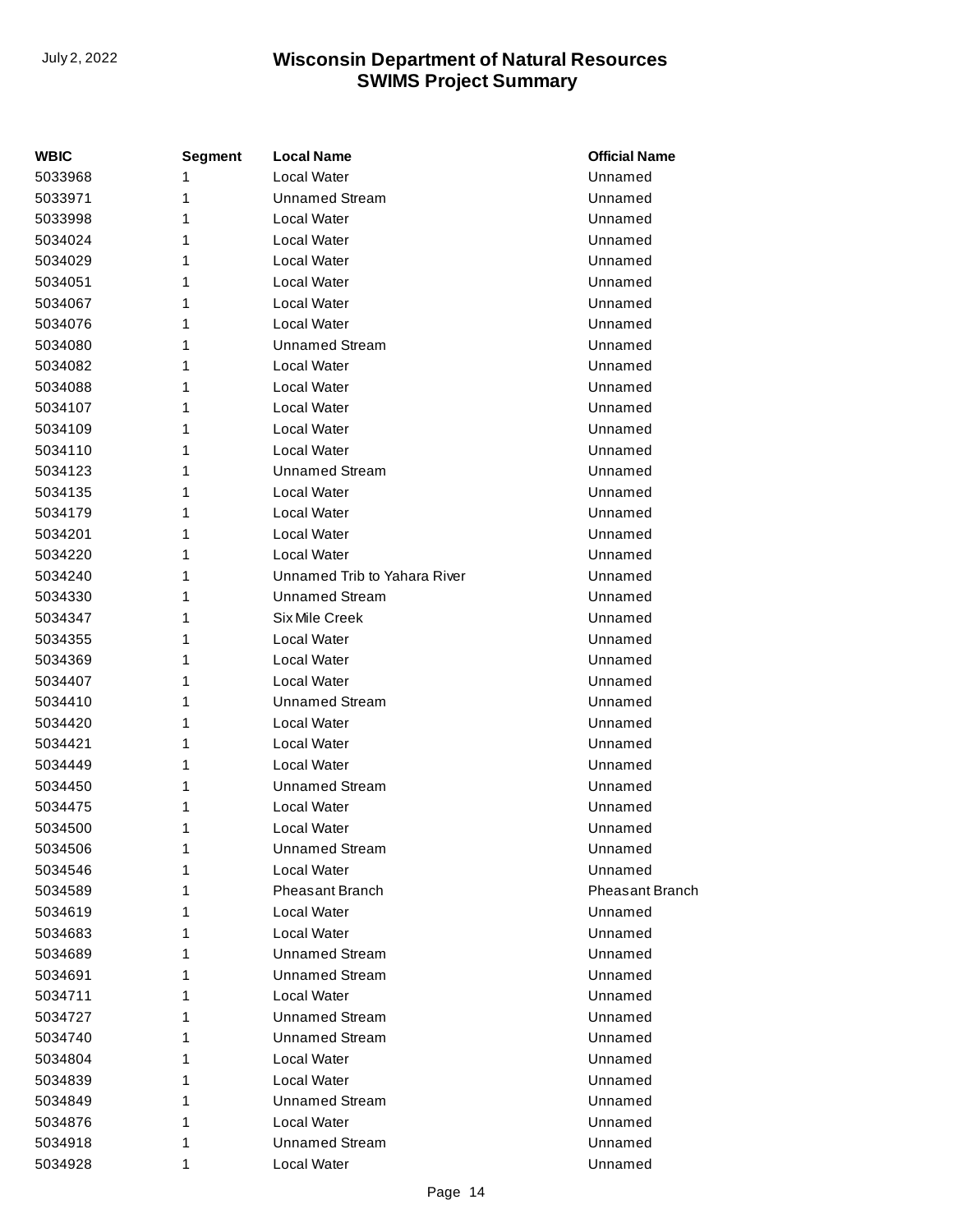| WBIC    | Segment | <b>Local Name</b>               | <b>Official Name</b> |
|---------|---------|---------------------------------|----------------------|
| 5034943 | 1       | Local Water                     | Unnamed              |
| 5034952 | 1       | <b>Pheasant Branch Trib</b>     | Unnamed              |
| 5034962 | 1       | Local Water                     | Unnamed              |
| 5035016 | 1       | <b>Unnamed Stream</b>           | Unnamed              |
| 5035054 | 1       | <b>Unnamed Stream</b>           | Unnamed              |
| 5035136 | 1       | Local Water                     | Unnamed              |
| 5035161 | 1       | Local Water                     | Unnamed              |
| 5035179 | 1       | <b>Unnamed Stream</b>           | Unnamed              |
| 5035207 | 1       | Local Water                     | Unnamed              |
| 5035208 | 1       | <b>Unnamed Stream</b>           | Unnamed              |
| 5035217 | 1       | <b>Unnamed Stream</b>           | Unnamed              |
| 5035220 | 1       | <b>Unnamed Stream</b>           | Unnamed              |
| 5035247 | 1       | <b>Unnamed Stream</b>           | Unnamed              |
| 5035296 | 1       | <b>Unnamed Stream</b>           | Unnamed              |
| 5035362 | 1       | <b>Unnamed Stream</b>           | Unnamed              |
| 5035496 | 1       | Local Water                     | Unnamed              |
| 5035510 | 1       | <b>Unnamed Stream</b>           | Unnamed              |
| 5035532 | 1       | <b>Unnamed Stream</b>           | Unnamed              |
| 5035535 | 1       | <b>Unnamed Stream</b>           | Unnamed              |
| 5035617 | 1       | Local Water                     | Unnamed              |
| 5035666 | 1       | <b>Unnamed Stream</b>           | Unnamed              |
| 5035671 | 1       | Unnamed                         | Unnamed              |
| 5035708 | 1       | Un-named Trib to Upper Mud Lake | Unnamed              |
| 5035724 | 1       | Unnamed Trib to Pheasant Br.    | Unnamed              |
| 5035847 | 1       | Unnamed Trib to Lake Wingra     | Unnamed              |
| 5035900 | 1       | <b>Unnamed Stream</b>           | Unnamed              |
| 5035948 | 1       | <b>Marshland Creek</b>          | Unnamed              |
| 5036009 | 1       | <b>Unnamed Stream</b>           | Unnamed              |
| 5036092 | 1       | <b>Unnamed Stream</b>           | Unnamed              |
| 5036119 | 1       | <b>Unnamed Stream</b>           | Unnamed              |
| 5036131 | 1       | Local Water                     | Unnamed              |
| 5036135 | 1       | Unnamed Trib to Sugar River     | Unnamed              |
| 5036159 | 1       | <b>Unnamed Stream</b>           | Unnamed              |
| 5036182 | 1       | Unnamed Stream                  | Unnamed              |
| 5036184 | 1       | Local Water                     | Unnamed              |
| 5036215 | 1       | Unnamed                         | Unnamed              |
| 5036224 | 1       | Unnamed Stream                  | Unnamed              |
| 5036313 | 1       | <b>Unnamed Stream</b>           | Unnamed              |
| 5036347 | 1       | Local Water                     | Unnamed              |
| 5036374 | 1       | <b>Unnamed Stream</b>           | Unnamed              |
| 5036405 | 1       | <b>Unnamed Stream</b>           | Unnamed              |
| 5036462 | 1       | Local Water                     | Unnamed              |
| 5036550 | 1       | Unnamed Stream                  | Unnamed              |
| 5036551 | 1       | Unnamed Stream                  | Unnamed              |
| 5036575 | 1       | Unnamed Stream                  | Unnamed              |
| 5036614 | 1       | <b>Unnamed Stream</b>           | Unnamed              |
| 5036679 | 1       | <b>Unnamed Stream</b>           | Unnamed              |
| 5036684 | 1       | <b>Unnamed Stream</b>           | Unnamed              |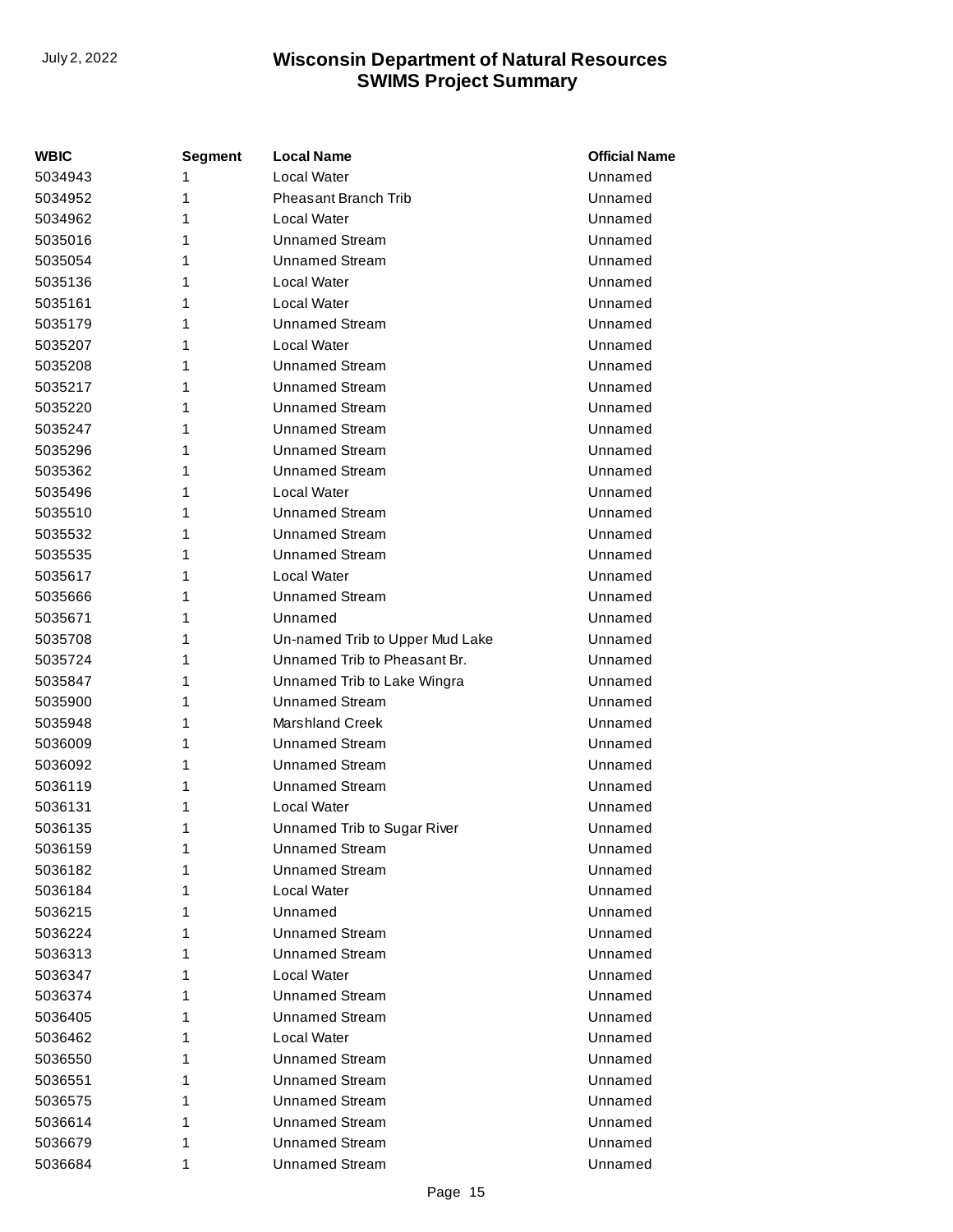| <b>WBIC</b> | Segment | <b>Local Name</b>     | <b>Official Name</b> |
|-------------|---------|-----------------------|----------------------|
| 5036692     | 1       | <b>Unnamed Stream</b> | Unnamed              |
| 5036699     | 1       | <b>Unnamed Stream</b> | Unnamed              |
| 5036743     | 1       | <b>Unnamed Stream</b> | Unnamed              |
| 5036787     | 1       | <b>Unnamed Stream</b> | Unnamed              |
| 5036882     | 1       | Local Water           | Unnamed              |
| 5036883     | 1       | <b>Unnamed Stream</b> | Unnamed              |
| 5036906     | 1       | <b>Unnamed Stream</b> | Unnamed              |
| 5036919     | 1       | Unnamed               | Unnamed              |
| 5036944     | 1       | <b>Unnamed Stream</b> | Unnamed              |
| 5036949     | 1       | <b>Unnamed Stream</b> | Unnamed              |
| 5036981     | 1       | Unnamed               | Unnamed              |
| 5036998     | 1       | Henry Creek           | Unnamed              |
| 5037043     | 1       | <b>Unnamed Stream</b> | Unnamed              |
| 5037062     | 1       | <b>Unnamed Stream</b> | Unnamed              |
| 5037072     | 1       | Unnamed               | Unnamed              |
| 5037176     | 1       | <b>Unnamed Stream</b> | Unnamed              |
| 5037178     | 1       | <b>Unnamed Stream</b> | Unnamed              |
| 5037199     | 1       | <b>Unnamed Stream</b> | Unnamed              |
| 5037432     | 1       | <b>Unnamed Stream</b> | Unnamed              |
| 5037562     | 1       | <b>Unnamed Stream</b> | Unnamed              |
| 5037643     | 1       | <b>Unnamed Stream</b> | Unnamed              |
| 5037687     | 1       | <b>Unnamed Stream</b> | Unnamed              |
| 5037747     | 1       | <b>Unnamed Stream</b> | Unnamed              |
| 5037836     | 1       | <b>Unnamed Stream</b> | Unnamed              |
| 5037959     | 1       | <b>Unnamed Stream</b> | Unnamed              |
| 5037992     | 1       | <b>Unnamed Stream</b> | Unnamed              |
| 5038102     | 1       | <b>Unnamed Stream</b> | Unnamed              |
| 5038109     | 1       | <b>Unnamed Stream</b> | Unnamed              |
| 5038141     | 1       | <b>Unnamed Stream</b> | Unnamed              |
| 5038145     | 1       | <b>Unnamed Stream</b> | Unnamed              |
| 5038187     | 1       | <b>Unnamed Stream</b> | Unnamed              |
| 5038223     | 1       | <b>Unnamed Stream</b> | Unnamed              |
| 5038224     | 1       | Local Water           | Unnamed              |
| 5038231     | 1       | <b>Unnamed Stream</b> | Unnamed              |
| 5038324     | 1       | Unnamed Stream        | Unnamed              |
| 5038338     | 1       | <b>Unnamed Stream</b> | Unnamed              |
| 5565324     | 1       | Local Water           | Unnamed              |
| 5565338     | 1       | Local Water           | Unnamed              |
| 5565396     | 1       | Local Water           | Unnamed              |
| 5565448     | 1       | Local Water           | Unnamed              |
| 5565552     | 1       | Local Water           | Unnamed              |
| 5565608     | 1       | Local Water           | Unnamed              |
| 5565652     | 1       | Local Water           | Unnamed              |
| 5565674     | 1       | Local Water           | Unnamed              |
| 5566011     | 1       | Local Water           | Unnamed              |
| 5566025     | 1       | Local Water           | Unnamed              |
| 5566061     | 1       | Local Water           | Unnamed              |
| 5566160     | 1       | Local Water           | Unnamed              |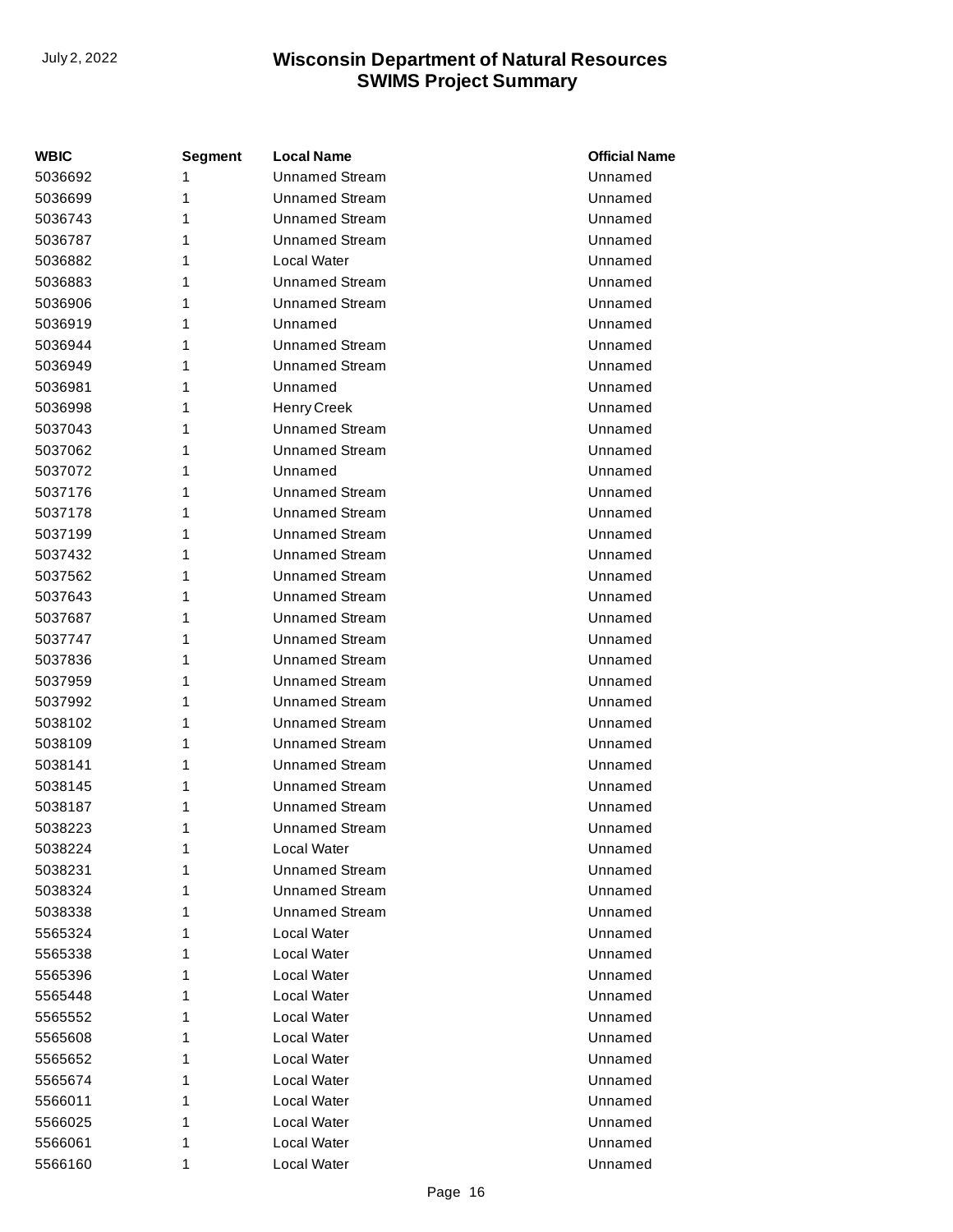| <b>WBIC</b> | <b>Segment</b> | <b>Local Name</b>  | <b>Official Name</b> |
|-------------|----------------|--------------------|----------------------|
| 5566270     | 1              | Local Water        | Unnamed              |
| 5566403     | 1              | Local Water        | Unnamed              |
| 5566458     | 1              | Local Water        | Unnamed              |
| 5566472     | 1              | Local Water        | Unnamed              |
| 5566483     | 1              | Local Water        | Unnamed              |
| 5566494     | 1              | Local Water        | Unnamed              |
| 5566727     | 1              | Local Water        | Unnamed              |
| 5566803     | 1              | Local Water        | Unnamed              |
| 5566857     | 1              | Local Water        | Unnamed              |
| 5566974     | 1              | Local Water        | Unnamed              |
| 5567021     | 1              | Local Water        | Unnamed              |
| 5567029     | 1              | Local Water        | Unnamed              |
| 5567131     | 1              | Local Water        | Unnamed              |
| 5567245     | 1              | Local Water        | Unnamed              |
| 5567554     | 1              | Local Water        | Unnamed              |
| 5567634     | 1              | <b>Local Water</b> | Unnamed              |
| 5567817     | 1              | Local Water        | Unnamed              |
| 5567972     | 1              | Local Water        | Unnamed              |
| 5568059     | 1              | Local Water        | Unnamed              |
| 5568063     | 1              | Local Water        | Unnamed              |
| 5568111     | 1              | Local Water        | Unnamed              |
| 5568117     | 1              | Local Water        | Unnamed              |
| 5568134     | 1              | Local Water        | Unnamed              |
| 5568145     | 1              | <b>Local Water</b> | Unnamed              |
| 5568146     | 1              | Local Water        | Unnamed              |
| 5568185     | 1              | Local Water        | Unnamed              |
| 5568208     | 1              | Local Water        | Unnamed              |
| 5568225     | 1              | Local Water        | Unnamed              |
| 5568376     | 1              | Local Water        | Unnamed              |
| 5568381     | 1              | Local Water        | Unnamed              |
| 5568509     | 1              | Local Water        | Unnamed              |
| 5568540     | 1              | Local Water        | Unnamed              |
| 5568650     | 1              | Local Water        | Unnamed              |
| 5568708     | 1              | Local Water        | Unnamed              |
| 5568717     | 1              | Local Water        | Unnamed              |
| 5568804     | 1              | Local Water        | Unnamed              |
| 5569033     | 1              | Local Water        | Unnamed              |
| 5569241     | 1              | Local Water        | Unnamed              |
| 5569309     | 1              | Local Water        | Unnamed              |
| 5569449     | 1              | Local Water        | Unnamed              |
| 5569529     | 1              | Local Water        | Unnamed              |
| 5569540     | 1              | Local Water        | Unnamed              |
| 5569622     | 1              | Local Water        | Unnamed              |
| 5569639     | 1              | Local Water        | Unnamed              |
| 5569643     | 1              | Local Water        | Unnamed              |
| 5569666     | 1              | Local Water        | Unnamed              |
| 5569693     | 1              | Local Water        | Unnamed              |
| 5569715     | 1              | Local Water        | Unnamed              |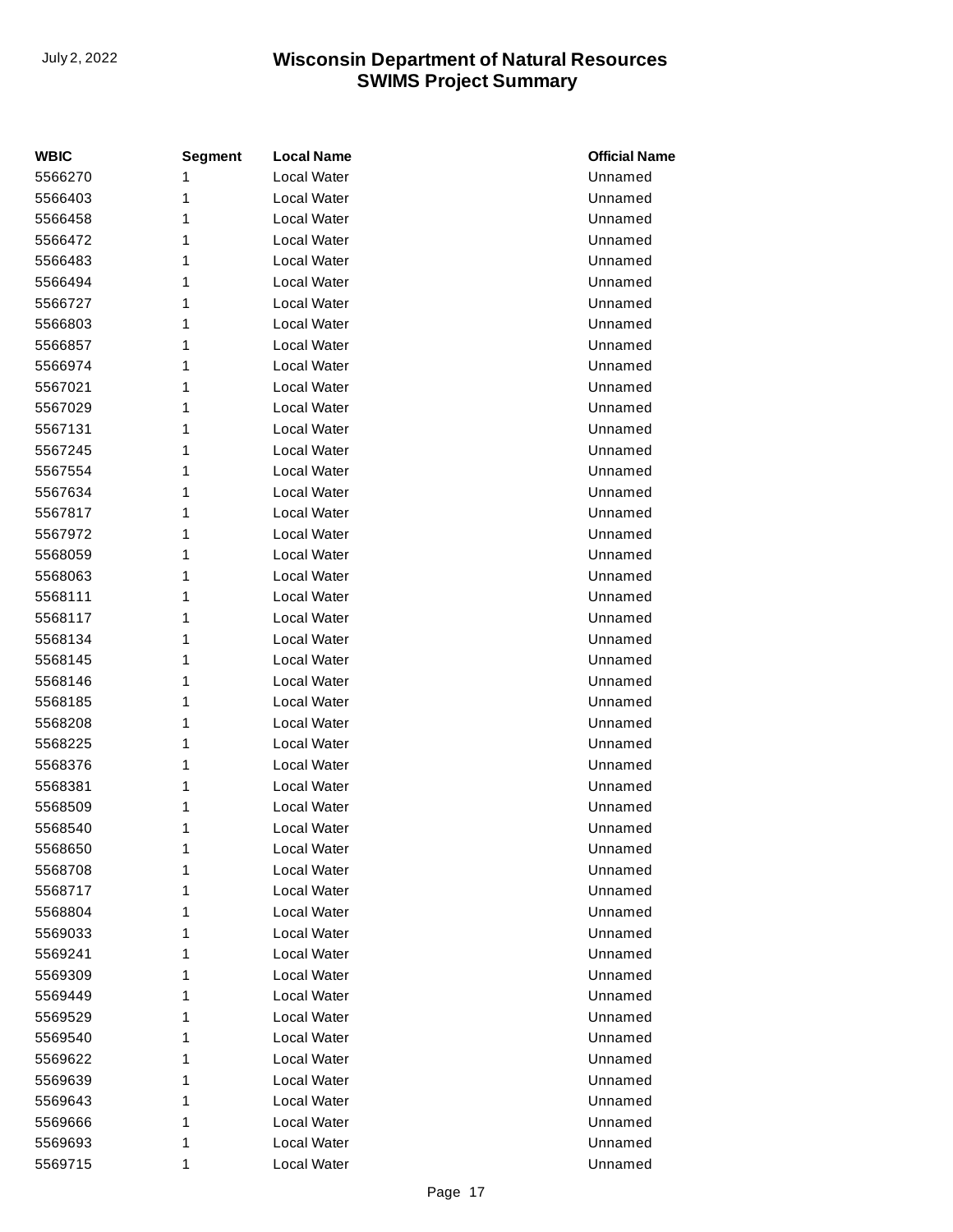| <b>WBIC</b> | <b>Segment</b> | <b>Local Name</b>   | <b>Official Name</b> |
|-------------|----------------|---------------------|----------------------|
| 5569722     | 1              | <b>Local Water</b>  | Unnamed              |
| 5569728     | 1              | Local Water         | Unnamed              |
| 5569745     | 1              | Local Water         | Unnamed              |
| 5569756     | 1              | Local Water         | Unnamed              |
| 5569772     | 1              | Local Water         | Unnamed              |
| 5569867     | 1              | <b>Local Water</b>  | Unnamed              |
| 5569889     | 1              | Local Water         | Unnamed              |
| 5569901     | 1              | Local Water         | Unnamed              |
| 5569929     | 1              | Local Water         | Unnamed              |
| 5569954     | 1              | Local Water         | Unnamed              |
| 5569991     | 1              | Local Water         | Unnamed              |
| 5570032     | 1              | Local Water         | Unnamed              |
| 5570040     | 1              | Local Water         | Unnamed              |
| 5570057     | 1              | Local Water         | Unnamed              |
| 5570100     | 1              | <b>Unnamed Lake</b> | Unnamed              |
| 5570131     | 1              | Local Water         | Unnamed              |
| 5570228     | 1              | Local Water         | Unnamed              |
| 5570252     | 1              | Local Water         | Unnamed              |
| 5570325     | 1              | Local Water         | Unnamed              |
| 5570391     | 1              | Local Water         | Unnamed              |
| 5570438     | 1              | Local Water         | Unnamed              |
| 5570457     | 1              | <b>Local Water</b>  | Unnamed              |
| 5570476     | 1              | Local Water         | Unnamed              |
| 5570507     | 1              | Local Water         | Unnamed              |
| 5570559     | 1              | Local Water         | Unnamed              |
| 5570700     | 1              | Unnamed Lake        | Unnamed              |
| 5570706     | 1              | Local Water         | Unnamed              |
| 5570833     | 1              | Local Water         | Unnamed              |
| 5570857     | 1              | Local Water         | Unnamed              |
| 5570860     | 1              | <b>Local Water</b>  | Unnamed              |
| 5570880     | 1              | Local Water         | Unnamed              |
| 5570919     | 1              | Local Water         | Unnamed              |
| 5570947     | 1              | Local Water         | Unnamed              |
| 5571033     | 1              | Local Water         | Unnamed              |
| 5571139     | 1              | Local Water         | Unnamed              |
| 5571170     | 1              | Local Water         | Unnamed              |
| 5571242     | 1              | Local Water         | Unnamed              |
| 5571296     | 1              | Local Water         | Unnamed              |
| 5571422     | 1              | Local Water         | Unnamed              |
| 5571774     | 1              | Local Water         | Unnamed              |
| 5571890     | 1              | Local Water         | Unnamed              |
| 5571972     | 1              | Local Water         | Unnamed              |
| 5571979     | 1              | Local Water         | Unnamed              |
| 5572030     | 1              | Local Water         | Unnamed              |
| 5572045     | 1              | Local Water         | Unnamed              |
| 5572075     | 1              | Local Water         | Unnamed              |
| 5572116     | 1              | Local Water         | Unnamed              |
| 5572119     | 1              | Local Water         | Unnamed              |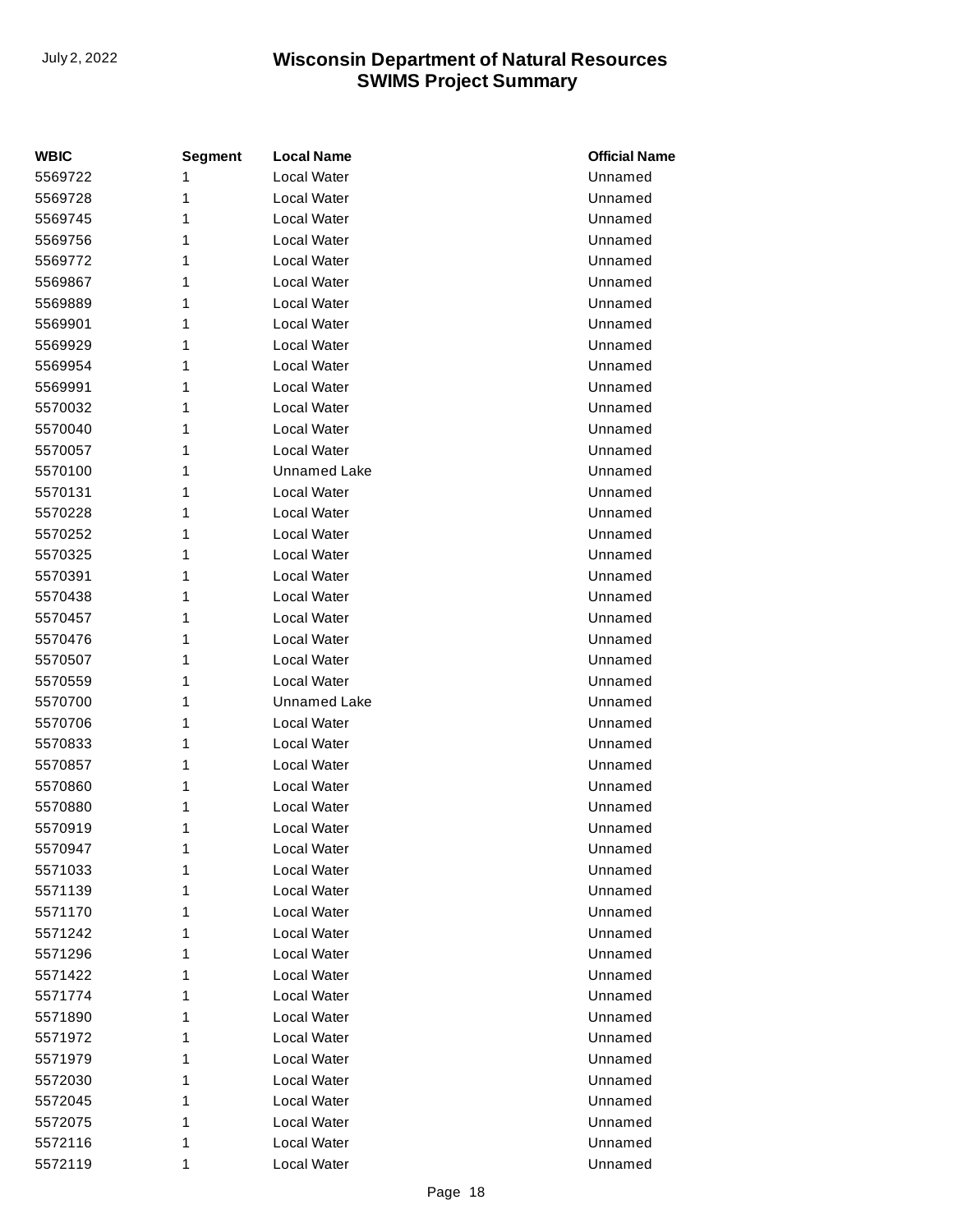| <b>WBIC</b> | <b>Segment</b> | <b>Local Name</b>   | <b>Official Name</b> |
|-------------|----------------|---------------------|----------------------|
| 5572124     | 1              | Local Water         | Unnamed              |
| 5572169     | 1              | Local Water         | Unnamed              |
| 5572189     | 1              | Local Water         | Unnamed              |
| 5572228     | 1              | Local Water         | Unnamed              |
| 5572237     | 1              | Local Water         | Unnamed              |
| 5572248     | 1              | Local Water         | Unnamed              |
| 5572341     | 1              | Local Water         | Unnamed              |
| 5572382     | 1              | Local Water         | Unnamed              |
| 5572399     | 1              | Local Water         | Unnamed              |
| 5572431     | 1              | Local Water         | Unnamed              |
| 5572481     | 1              | Local Water         | Unnamed              |
| 5572482     | 1              | Local Water         | Unnamed              |
| 5572501     | 1              | Local Water         | Unnamed              |
| 5572504     | 1              | Local Water         | Unnamed              |
| 5572568     | 1              | Local Water         | Unnamed              |
| 5572578     | 1              | Local Water         | Unnamed              |
| 5572586     | 1              | Local Water         | Unnamed              |
| 5572590     | 1              | Local Water         | Unnamed              |
| 5572627     | 1              | Local Water         | Unnamed              |
| 5572637     | 1              | Local Water         | Unnamed              |
| 5572670     | 1              | Local Water         | Unnamed              |
| 5572672     | 1              | Local Water         | Unnamed              |
| 5572682     | 1              | Local Water         | Unnamed              |
| 5572751     | 1              | Local Water         | Unnamed              |
| 5572795     | 1              | Local Water         | Unnamed              |
| 5572809     | 1              | Local Water         | Unnamed              |
| 5572884     | 1              | Local Water         | Unnamed              |
| 5572931     | 1              | Local Water         | Unnamed              |
| 5572950     | 1              | Local Water         | Unnamed              |
| 5572954     | 1              | Local Water         | Unnamed              |
| 5572990     | 1              | Local Water         | Unnamed              |
| 5572994     | 1              | Local Water         | Unnamed              |
| 5573014     | 1              | Local Water         | Unnamed              |
| 5573032     | 1              | Local Water         | Unnamed              |
| 5573165     | 1              | Local Water         | Unnamed              |
| 5573242     | 1              | Local Water         | Unnamed              |
| 5573279     | 1              | Local Water         | Unnamed              |
| 5573294     | 1              | Local Water         | Unnamed              |
| 5573295     | 1              | Local Water         | Unnamed              |
| 5573349     | 1              | Local Water         | Unnamed              |
| 5573407     | 1              | Patrick Lake/Marsh  | Unnamed              |
| 5573536     | 1              | Local Water         | Unnamed              |
| 5573543     | 1              | Local Water         | Unnamed              |
| 5573608     | 1              | Local Water         | Unnamed              |
| 5573816     | 1              | Local Water         | Unnamed              |
| 5573875     | 1              | Local Water         | Unnamed              |
| 5573976     | 1              | Local Water         | Unnamed              |
| 5574088     | 1              | <b>Unnamed Lake</b> | Unnamed              |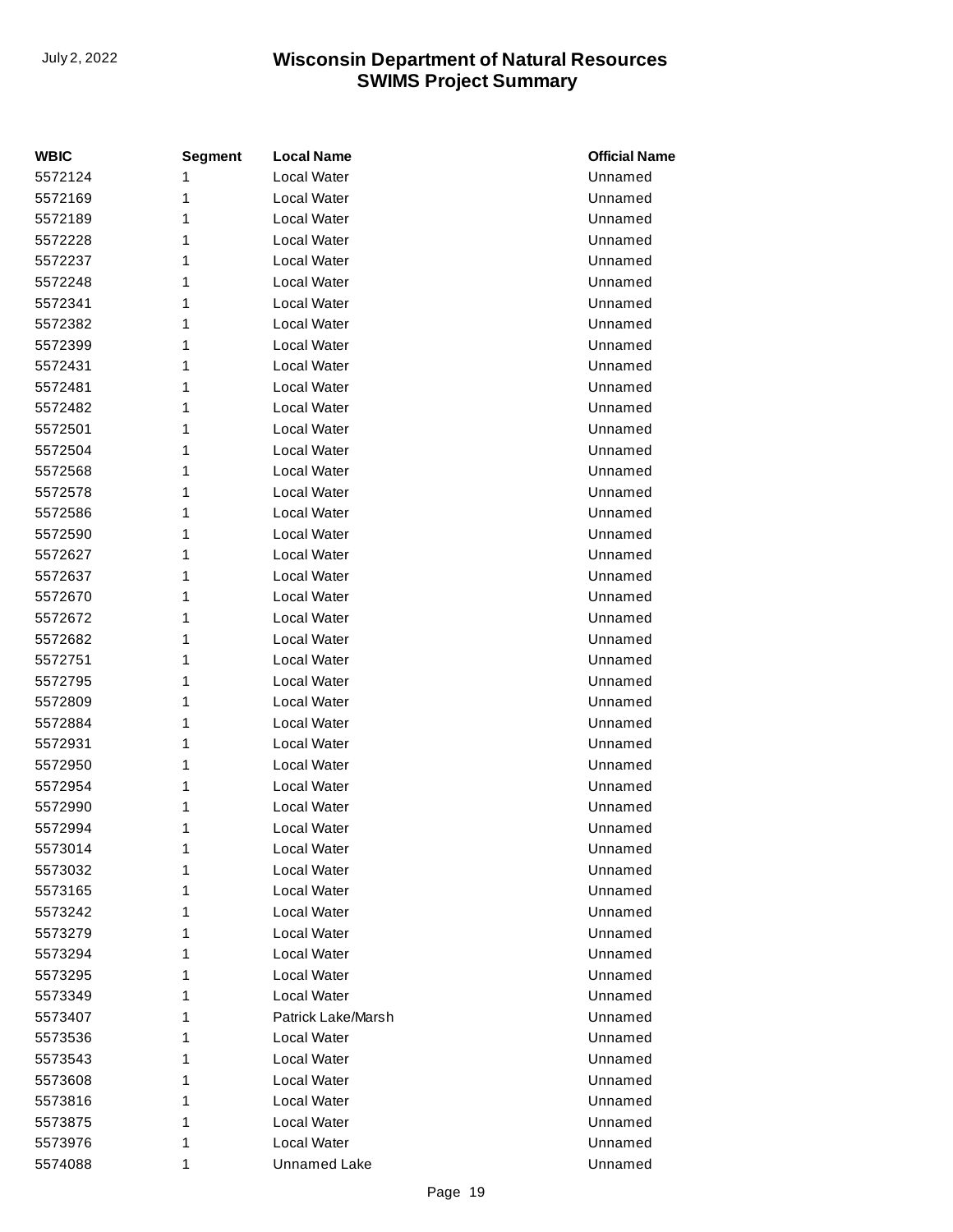| WBIC    | Segment | <b>Local Name</b>   | <b>Official Name</b> |
|---------|---------|---------------------|----------------------|
| 5574156 | 1       | <b>Unnamed Lake</b> | Unnamed              |
| 5574166 | 1       | Local Water         | Unnamed              |
| 5574195 | 1       | Local Water         | Unnamed              |
| 5574260 | 1       | Local Water         | Unnamed              |
| 5574269 | 1       | Local Water         | Unnamed              |
| 5574312 | 1       | Local Water         | Unnamed              |
| 5574391 | 1       | Local Water         | Unnamed              |
| 5574483 | 1       | <b>Unnamed Lake</b> | Unnamed              |
| 5574515 | 1       | Local Water         | Unnamed              |
| 5574538 | 1       | Local Water         | Unnamed              |
| 5574575 | 1       | Local Water         | Unnamed              |
| 5574584 | 1       | Local Water         | Unnamed              |
| 5574694 | 1       | Local Water         | Unnamed              |
| 5574695 | 1       | Local Water         | Unnamed              |
| 5574704 | 1       | Local Water         | Unnamed              |
| 5574761 | 1       | Local Water         | Unnamed              |
| 5574959 | 1       | Local Water         | Unnamed              |
| 5575000 | 1       | Local Water         | Unnamed              |
| 5575022 | 1       | Local Water         | Unnamed              |
| 5575049 | 1       | Local Water         | Unnamed              |
| 5575158 | 1       | Winnequah Lagoon    | Unnamed              |
| 5575172 | 1       | Local Water         | Unnamed              |
| 5575180 | 1       | Local Water         | Unnamed              |
| 5575183 | 1       | Monona Golf Course  | Unnamed              |
| 5575273 | 1       | Local Water         | Unnamed              |
| 5575288 | 1       | Local Water         | Unnamed              |
| 5575371 | 1       | Local Water         | Unnamed              |
| 5575427 | 1       | Local Water         | Unnamed              |
| 5575462 | 1       | Local Water         | Unnamed              |
| 5575484 | 1       | Local Water         | Unnamed              |
| 5575502 | 1       | Local Water         | Unnamed              |
| 5575555 | 1       | Local Water         | Unnamed              |
| 5575570 | 1       | Local Water         | Unnamed              |
| 5575695 | 1       | Local Water         | Unnamed              |
| 5575699 | 1       | Local Water         | Unnamed              |
| 5575708 | 1       | Local Water         | Unnamed              |
| 5575921 | 1       | Local Water         | Unnamed              |
| 5575966 | 1       | Local Water         | Unnamed              |
| 5575996 | 1       | Local Water         | Unnamed              |
| 5576007 | 1       | Local Water         | Unnamed              |
| 5576097 | 1       | Local Water         | Unnamed              |
| 5576122 | 1       | Local Water         | Unnamed              |
| 5576143 | 1       | Local Water         | Unnamed              |
| 5576153 | 1       | Local Water         | Unnamed              |
| 5576301 | 1       | Local Water         | Unnamed              |
| 5576392 | 1       | Local Water         | Unnamed              |
| 5576499 | 1       | Local Water         | Unnamed              |
| 5576503 | 1       | Local Water         | Unnamed              |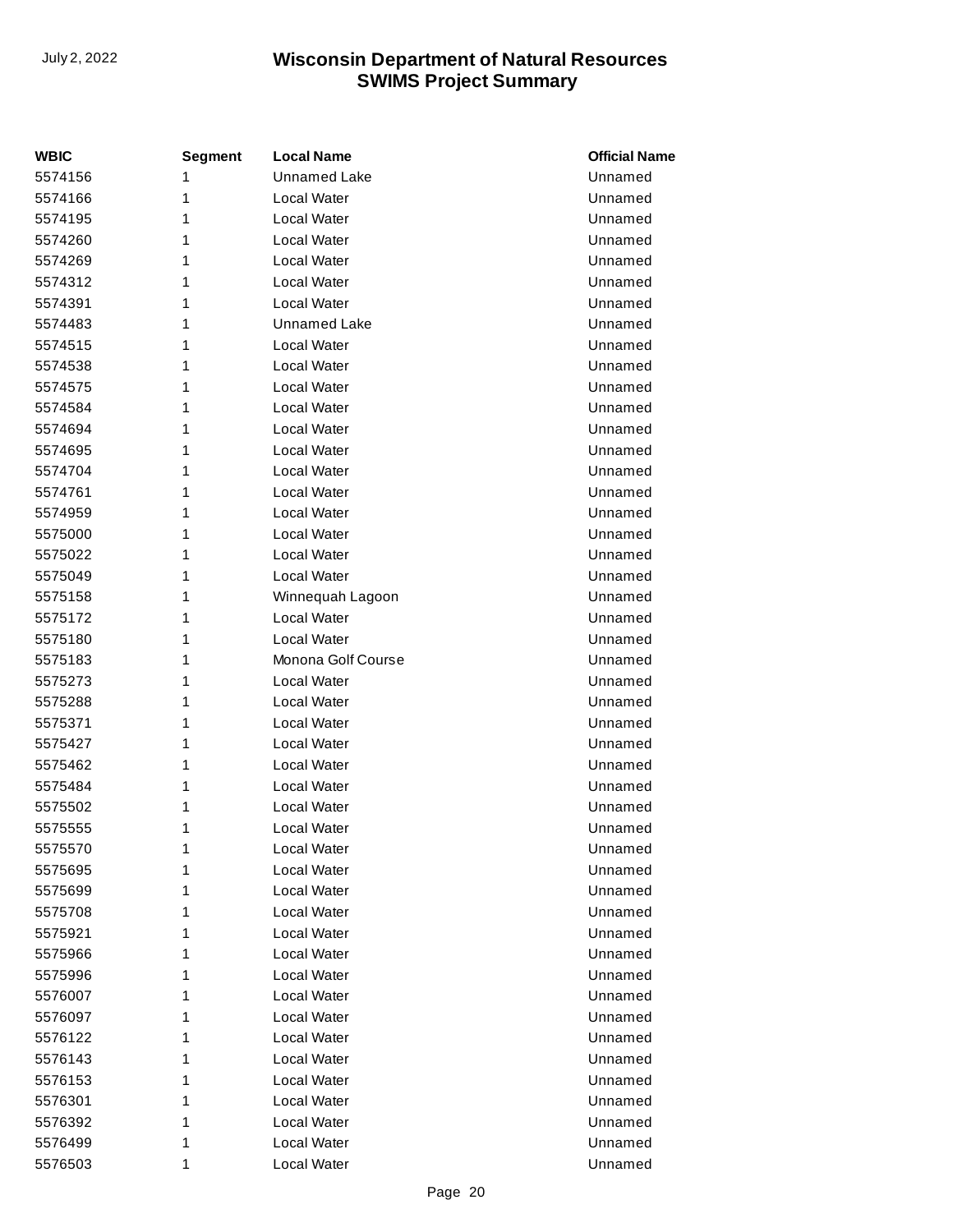| <b>WBIC</b> | <b>Segment</b> | <b>Local Name</b>   | <b>Official Name</b> |
|-------------|----------------|---------------------|----------------------|
| 5576607     | 1              | Local Water         | Unnamed              |
| 5576629     | 1              | Local Water         | Unnamed              |
| 5576670     | 1              | Local Water         | Unnamed              |
| 5576694     | 1              | Local Water         | Unnamed              |
| 5576799     | 1              | Local Water         | Unnamed              |
| 5576815     | 1              | Local Water         | Unnamed              |
| 5576823     | 1              | Local Water         | Unnamed              |
| 5576855     | 1              | Local Water         | Unnamed              |
| 5577017     | 1              | Local Water         | Unnamed              |
| 5577031     | 1              | Local Water         | Unnamed              |
| 5577045     | 1              | Local Water         | Unnamed              |
| 5577080     | 1              | Local Water         | Unnamed              |
| 5577143     | 1              | Local Water         | Dunkirk Millpond 442 |
| 5577231     | 1              | Local Water         | Unnamed              |
| 5577394     | 1              | Local Water         | Unnamed              |
| 5577445     | 1              | Local Water         | Unnamed              |
| 5581652     | 1              | Local Water         | Unnamed              |
| 5588164     | 1              | Local Water         | Unnamed              |
| 5588170     | 1              | Local Water         | Unnamed              |
| 5588175     | 1              | <b>Unnamed Lake</b> | Unnamed              |
| 5588205     | 1              | Local Water         | Unnamed              |
| 5588213     | 1              | Local Water         | Unnamed              |
| 5588220     | 1              | Local Water         | Unnamed              |
| 5588244     | 1              | Local Water         | Unnamed              |
| 5588254     | 1              | Local Water         | Unnamed              |
| 5588260     | 1              | Local Water         | Unnamed              |
| 5588291     | 1              | Local Water         | Unnamed              |
| 5588312     | 1              | Local Water         | Unnamed              |
| 5588522     | 1              | Local Water         | Unnamed              |
| 5588599     | 1              | Local Water         | Unnamed              |
| 5588601     | 1              | Local Water         | Unnamed              |
| 5588720     | 1              | Local Water         | Unnamed              |
| 5588729     | 1              | Local Water         | Unnamed              |
| 5589582     | 1              | Local Water         | Unnamed              |
| 5591520     | 1              | Local Water         | Unnamed              |

#### **Lab Account Codes**

**Account Code Description Start Date End Date**

**Forms**

**Form Code Form Name** PLANT\_SURVEY2 FIELD CHEMISTRY FOI Field Chemistry Form INORGANIC SECCHI\_TEMPDO\_PLI Lake Monitoring - Secchi, Temp., D.O., pH, Conductivity Aquatic Plant Survey Inorganic Lab - Field Data

#### **Methods**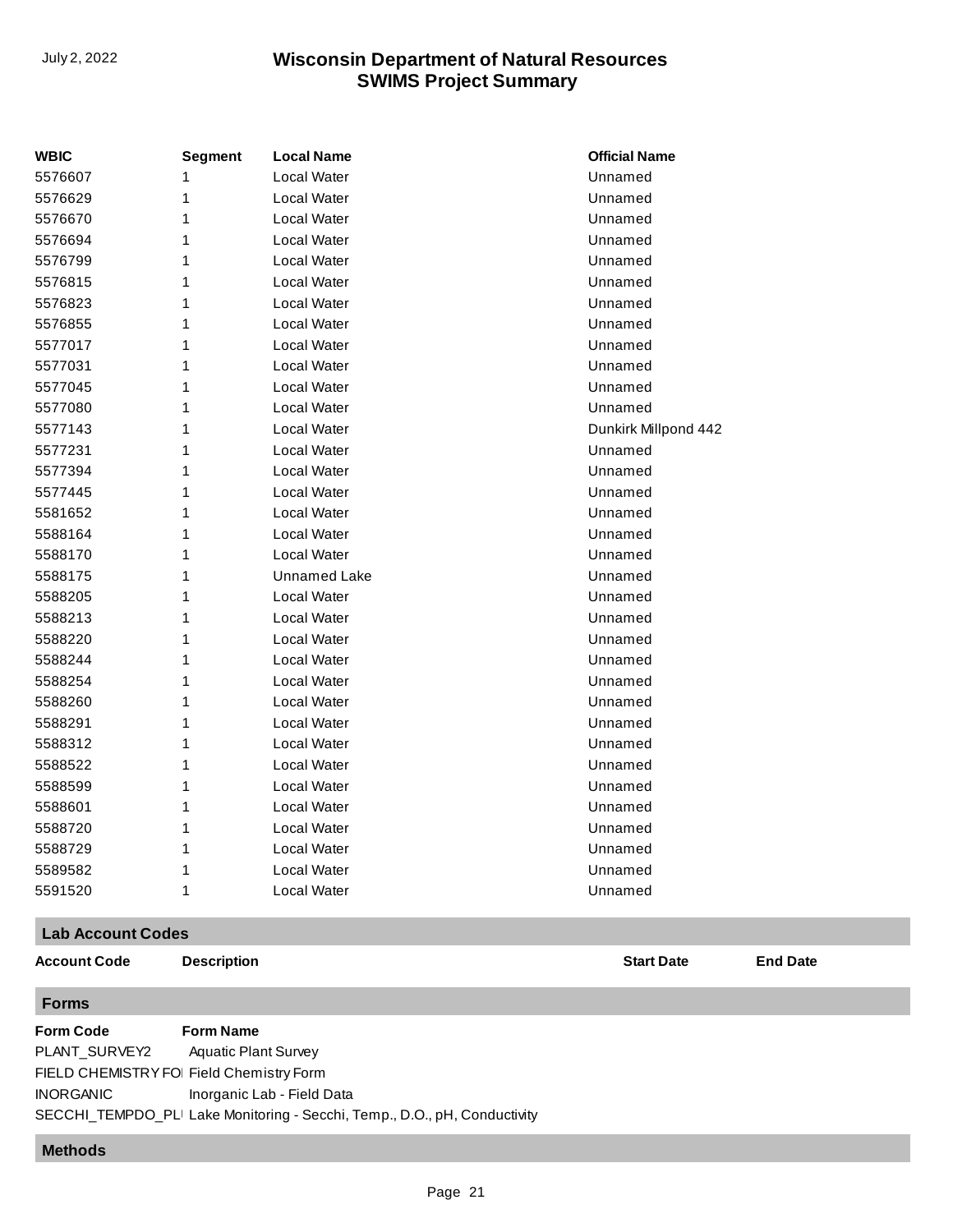#### **Method Code Description**

[Baseline Aquatic Plants Monitoring 2010](http://prodoasint.dnr.wi.gov/swims/viewMethod.do?key=AQ_PLANT_2010) [Baseline Lake Integrated Sampler 2003](http://prodoasint.dnr.wi.gov/swims/viewMethod.do?key=BASELINE LAKE MONITORING METHODS - INTEGRATED SAMPLER - CHEM SAMPLES)

AQ\_PLANT\_2010 BASELINE LAKE MONITORING METHODS - INTEGRATED SAMPLER - CHEM SAMPLES BASELINE LAKE MONITORING METHODS - LAKE PROFILES SP-010

[Baseline Lake Monitoring Temperature/D.O./Conductance Profile 2003](http://prodoasint.dnr.wi.gov/swims/viewMethod.do?key=BASELINE LAKE MONITORING METHODS - LAKE PROFILES)

[Plankton Collection, open water](http://prodoasint.dnr.wi.gov/swims/viewMethod.do?key=SP-010)

#### **Fieldwork Events**

| <b>Start Date</b> | <b>Status</b>   | <b>Field ID</b> | <b>Station ID</b> | <b>Station Name</b>                 |
|-------------------|-----------------|-----------------|-------------------|-------------------------------------|
| 04/24/2013 09:20  | <b>COMPLETE</b> |                 | 133319            | Crystal Lake - Deep Hole            |
| 04/24/2013 10:15  | <b>COMPLETE</b> |                 | 133120            | Fish Lake - Deep Hole-Littoral Zone |
| 04/24/2013 11:00  | <b>COMPLETE</b> |                 | 10015037          | Mud Lake                            |
| 05/14/2013 11:45  | <b>COMPLETE</b> |                 | 133319            | Crystal Lake - Deep Hole            |
| 05/15/2013 10:00  | <b>COMPLETE</b> |                 | 133120            | Fish Lake - Deep Hole-Littoral Zone |
| 05/15/2013 10:55  | <b>COMPLETE</b> |                 | 10015037          | Mud Lake                            |
| 06/13/2013 09:00  | <b>COMPLETE</b> | F <sub>1</sub>  | 133120            | Fish Lake - Deep Hole-Littoral Zone |
| 06/13/2013 09:45  | <b>COMPLETE</b> | M <sub>1</sub>  | 10015037          | Mud Lake                            |
| 06/13/2013 10:40  | <b>COMPLETE</b> | C <sub>1</sub>  | 133319            | Crystal Lake - Deep Hole            |
| 07/10/2013 10:00  | <b>COMPLETE</b> |                 | 133319            | Crystal Lake - Deep Hole            |
| 07/10/2013 10:35  | <b>COMPLETE</b> |                 | 10015037          | Mud Lake                            |
| 07/10/2013 11:15  | <b>COMPLETE</b> |                 | 133120            | Fish Lake - Deep Hole-Littoral Zone |
| 08/15/2013 10:00  | <b>COMPLETE</b> |                 | 10015037          | Mud Lake                            |
| 08/15/2013 10:30  | <b>COMPLETE</b> |                 | 133120            | Fish Lake - Deep Hole-Littoral Zone |
| 09/11/2013 11:00  | <b>COMPLETE</b> |                 | 133120            | Fish Lake - Deep Hole-Littoral Zone |
| 06/18/2014 14:30  | <b>COMPLETE</b> | NA              | 10033938          | Crystal Lake--RV Headquarters       |

#### **Documents**

| <b>Title</b>                                             | <b>Description</b>                                                                                                                                                                                                                      | Author       | <b>Published</b> | <b>Comments</b> |
|----------------------------------------------------------|-----------------------------------------------------------------------------------------------------------------------------------------------------------------------------------------------------------------------------------------|--------------|------------------|-----------------|
| Crystal, Fish, Mud Lakes<br>WQ Near Shore Summer<br>2010 | TSI from P, secchi, and other water<br>quality and chemistry collected<br>monthly June, July, August 2010 in<br>shallow near shore areas where<br>pumping of lakes occurred on<br>Fish/Mud, and proposed pump site for<br>Crystal Lake. | Unmuth, Jean | 01/01/2010       |                 |

#### **Budget**

**Code Description Quantity Units Unit Cost Total Cost Comments Budget Description: Fish, Crystal, Mud Lakes Monitoring Budget Jan-June** 2013 **Start Date:** 01/01/2013 **End Date:** 06/30/2013

| ----           | ---------             | - - - - - - - - - | -            |         |          |                                                      |
|----------------|-----------------------|-------------------|--------------|---------|----------|------------------------------------------------------|
| FTE.           | FTE Hours             | 16                | Hours        | \$0.00  |          | \$0.00 Jean Unmuth                                   |
| LTE SAL        | <b>LTE Salary</b>     | 16                | Hours        | \$14.00 |          | \$224.00 2 interns from UW-Platteville<br>month June |
| LTE FR         | LTE Fringe            |                   |              |         | \$55.33  |                                                      |
| LTE IND        | <b>LTE</b> Indirect   |                   |              |         | \$45.17  |                                                      |
| <b>LTE TOT</b> | <b>LTE Total Cost</b> |                   |              |         | \$324.50 |                                                      |
| <b>SUPPLY</b>  | <b>Supplies</b>       |                   |              |         | \$0.00   |                                                      |
| <b>EQUIP</b>   | Equipment             |                   |              |         | \$0.00   |                                                      |
| <b>MILEAGE</b> | Mileage               | 240               | <b>Miles</b> | \$0.72  |          | \$172.80 Travel to Lakes and SLOH                    |
|                |                       |                   |              |         |          |                                                      |